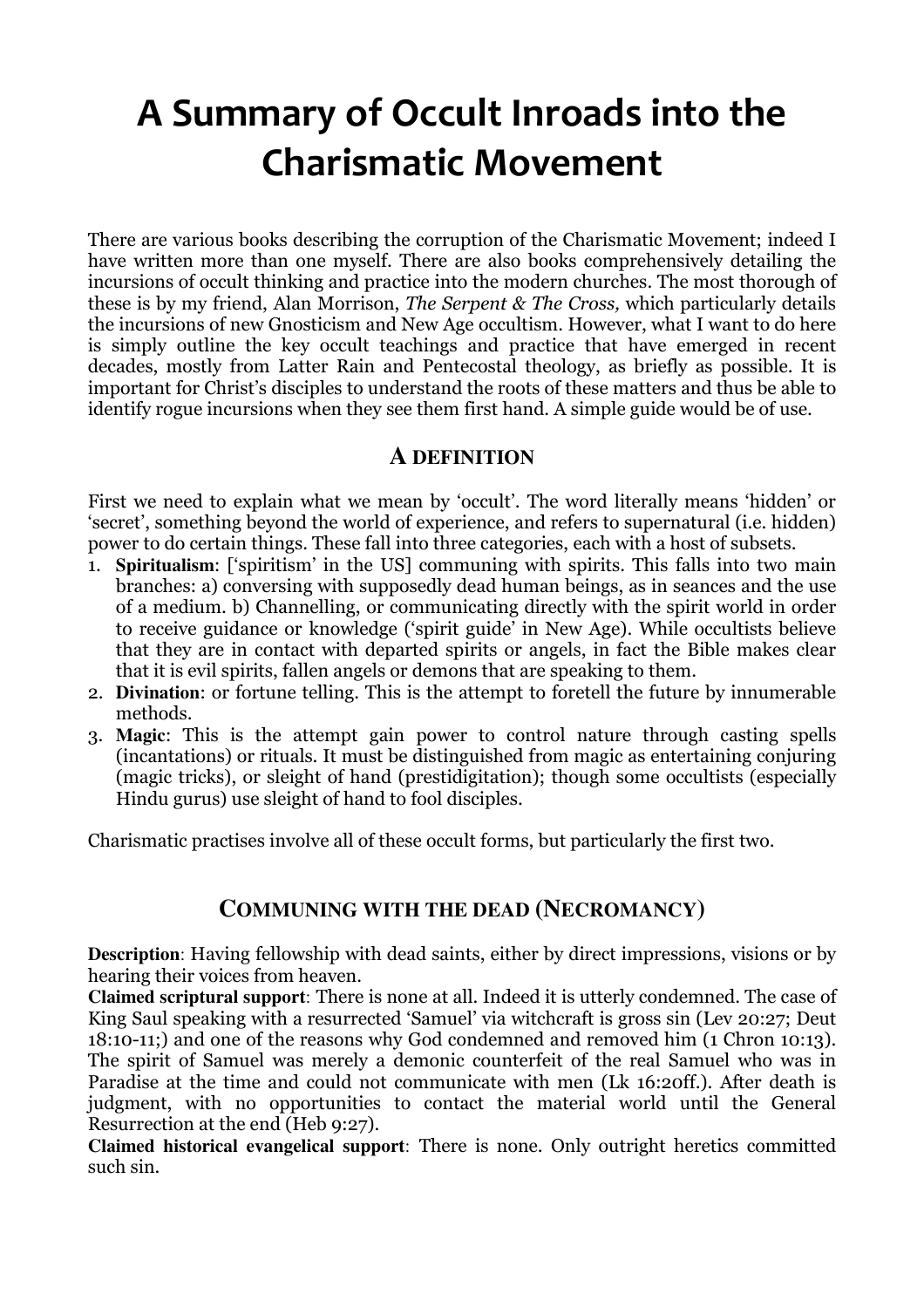**Origins**: This has been evidenced in recent years amongst radical Charismatics, particularly Word Faith evangelists and modern prophets. Even Classical Pentecostals have condemned this practice.<sup>1</sup> Examples of this aberrant behaviour include:

- Benny Hinn's visits to Kathryn Kuhlman's grave. Hinn says, 'I heard Kathryn's voice and suddenly there she was … she said "Ask! We're waiting for you to ask! We're praying with you to ask."... A week later the anointing hit my life.'<sup>2</sup>
- Rick Joyner claims to regularly see William Branham in heaven.<sup>3</sup>
- Rick Joyner converses with the apostle Paul. In his book *The Final Quest* he relates visions of meetings with the apostle Paul, who then states that he has been waiting to meet Joyner; note the incredible arrogance of Joyner in considering that Paul looked up to him! What is more, he states that Paul fell short in his apostolic calling and work.4 This contradicts the real Paul who said, 'I have finished my course, I have kept the faith.' (2 Tim 4:7-8).
- Morton Kelsey communed with the dead.<sup>5</sup>

**Occult sources**: Communing with the supposed dead, in reality evil spirits, is a chief feature of the occult and has been for thousands of years. This is called 'necromancy, the purpose being to gain information about the future ands thus it is a constituent of spiritualism and divination. Modern spiritualism came to the fore in the mid-1800s when curiosity about the paranormal was roused. Controversial experiences of spirit communication occurred in America with the experiences of Kate (1841-1892) and Margaretta Fox (1838-1893), and particularly Andrew Jackson's claims to be a medium in 1843. From these the Victorian fascination with seances and spiritualism grew rapidly, even ensnaring Sir Arthur Conan Doyle. Famous mediums included Douglas Home, who was said to have levitated, and Eusapia Palladino, a young peasant girl who used telekinesis. Various spiritualist churches were established as a result of all this excitement. It was in this time of fervent expectation of the paranormal that many new Christian sects arose claiming divine power (Holiness Mvt. denominations, Mormons, JWs etc) and that early Charismatic experiences appeared (e.g. Irvingites, Mormons, Holiness Mvt., Early Pentecostalism).

Harry Houdini, though personally anxious to establish genuine spirit communication, set about disproving the antics of many mediums who preyed upon the gullible. His friendship with Conan Doyle was severed when Lady Conan Doyle produced a message from Houdini's dead mother by automatic writing (writing under the control of a spirit) which had a greater command of English than his mother possessed. Mediums fall into two sections: frauds out to exploit people and genuine occultists in fellowship with demons. A Biblical example of the latter is seen in Acts 16:16.

**Conclusion**: God's word absolutely condemns such behaviour. No one who condones such gross sin can possibly be a true believer.

# **BEING SLAIN IN THE SPIRIT**

 $\overline{a}$ <sup>1</sup> Classic Pentecostal preacher Joseph Chambers stated that it was *'absolutely the biggest pack of "ultimate*" lies" from demons and devils that I have ever reviewed … Rick Joyner is an ultimate false prophet'. [Paw Creek Ministries, Review article from website.]

<sup>2</sup> Sermon preached at Blaisdale Arena, Honolulu, 28.2.97 quoted in R Liichow, The Two Roots of Today's Revival, p193.

<sup>&</sup>lt;sup>3</sup> In *The Final Quest Joyner relates a vision of seeing a man whom he considered had 'gone off the rails' in his* teaching yet is sitting on a great throne in the highest part of heaven's throne room. All commentators believe this to be William Branham; Joyner does not name him specifically, however, the description makes this obvious.

<sup>4</sup> Rick Joyner, The Final Quest, Morning Star Publications, 1996, pp. 131-132

<sup>5</sup> Morton Kelsey, Christo, p39, 148-149; Afterlife:The Other Side of Dying.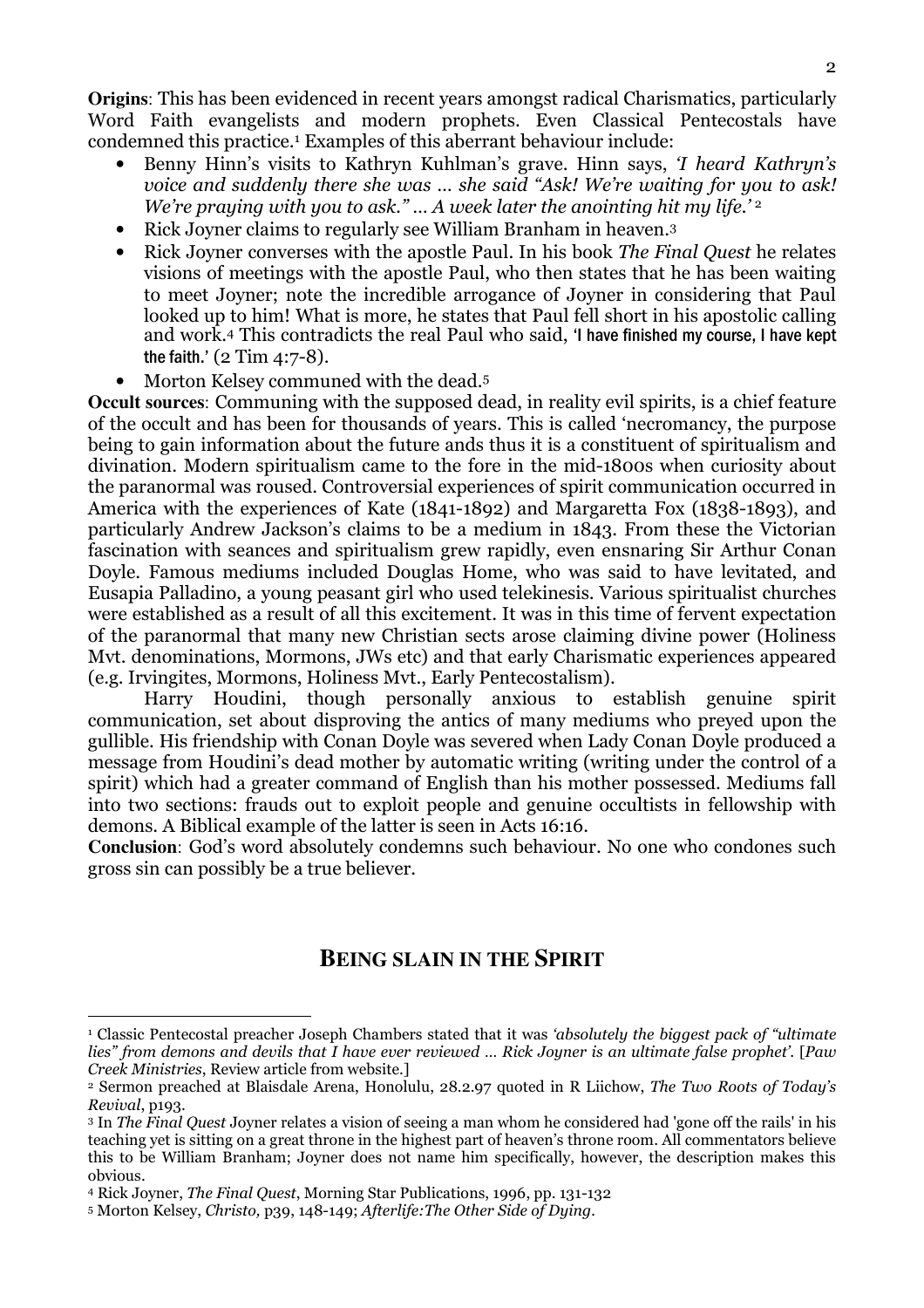**Description**: This is when a person falls to the floor backwards, usually today into the arms of a 'catcher' but sometimes into chairs, resulting in physical damage. The initial cause of this is a leader laying hands on, or even hitting, a person's forehead. The background cause is the passivity and suggestibility of the victim, resulting from letting his mind go during a long emotional worship time that involves repetitive singing and loud music. In extreme cases, where the leader is deeply versed in occult techniques, people fall to the floor in droves upon the leader waving his hand or blowing on them from some distance away. In very extreme cases a person may be thrown against a wall by the motion of a leader many yards away.

**Claimed scriptural support**: There is none. Occasions when a person fell in the presence of God or his angel were very different. The person usually fell forwards and fell into a submissive, fearful and worshipful posture in the presence of the almighty. They did not fall backward lying unconscious for long periods; indeed usually God raises the person to his feet and speaks to him. E.g: Rev 1:17; Ezek 1:28; Dan 8:18.

**Claimed historical evangelical support**: There is none. Claims that the theologian Jonathan Edwards supported this are false, and are the result of violently twisting certain of his writings. Some revivals, such as the Irish 1859 revival, did have physical excesses but these were condemned by many at the time as false.

**Origins**: This became prominent with the growth of the Pentecostal Movement. In the early days of this it was normal to have a supply of blankets on hand in order to cover the nakedness of women who had fallen and exposed themselves. Precursors of such falling have been evidenced in secular mass hysteria (e.g. St Vitus Dance) and in supposed revivals where extreme emotionalism and odd phenomena were allowed to occur (when sober men controlled meetings they did not arise). The most famous of these were the Cane Ridge Revival (1801) in the American west, and those which followed, where all the excesses later seen in the Toronto experience were manifested. These often led to wanton sinful behaviour; a contemporary saying was that 'as many were begot as born again'. Falling over in a trance had been manifest in many heretical groups through history, sometimes happening on a wide scale, such as Holiness meetings led by Maria Woodworth-Etter (1844-1924), the early Mormons (1830 ff.), the Shakers (1770 ff.), the New Light Prophets (1742 ff.), or the French Prophets (1688 ff.). But the occurrence goes back much further through the various 'enthusiast' groups, millennial extremists in the post-Reformation period, the Medieval Mystics and early church extremists such as the Montanists. The difference today is that what was always considered to be extreme, fanatical and aberrant in history (right up to the 1960s), is now widely considered to be normal as a result of the Charismatic Movement.

**Occult sources**: Falling over in a trance, usually backwards, has long been evidenced in all sorts of occult groups. Almost any shamanistic type of ritual will involve such trance inducement (e.g. by repetitive drumming, drugs, dancing etc.) and falling backwards unconscious. Examples of this can be seen going back to ancient orgiastic fertility rites and demon worship. Modern Hindu cults that have invaded susceptible western seekers in the last 50 years frequently have individuals fall backwards in a trance upon being touched by a master. As a result of this touch people are demonised and become suppliant, willing disciples of this master. The most famous of these masters in the 1970s was Guru Maharaj Ji of the then Divine Light Mission (now Elan Vital). It is also noteworthy that stage hypnotists can exactly mimic the effects of Charismatic and occult leaders in getting people to fall unconscious backwards. The difference is that these entertainers debrief the victims afterwards to get rid of any bad effects of being hypnotised. Religious leaders do not, thus many people are psychologically damaged by the experience.

**Conclusion**: There is no scriptural support for this, therefore it should be condemned out of hand. Neither is there any valid historical support, since it only occurred in heretical and aberrant groups. It clearly has a long occult history and has been very evident in the 20th century onwards alongside the rapid growth of New Age ideas and Hindu cultic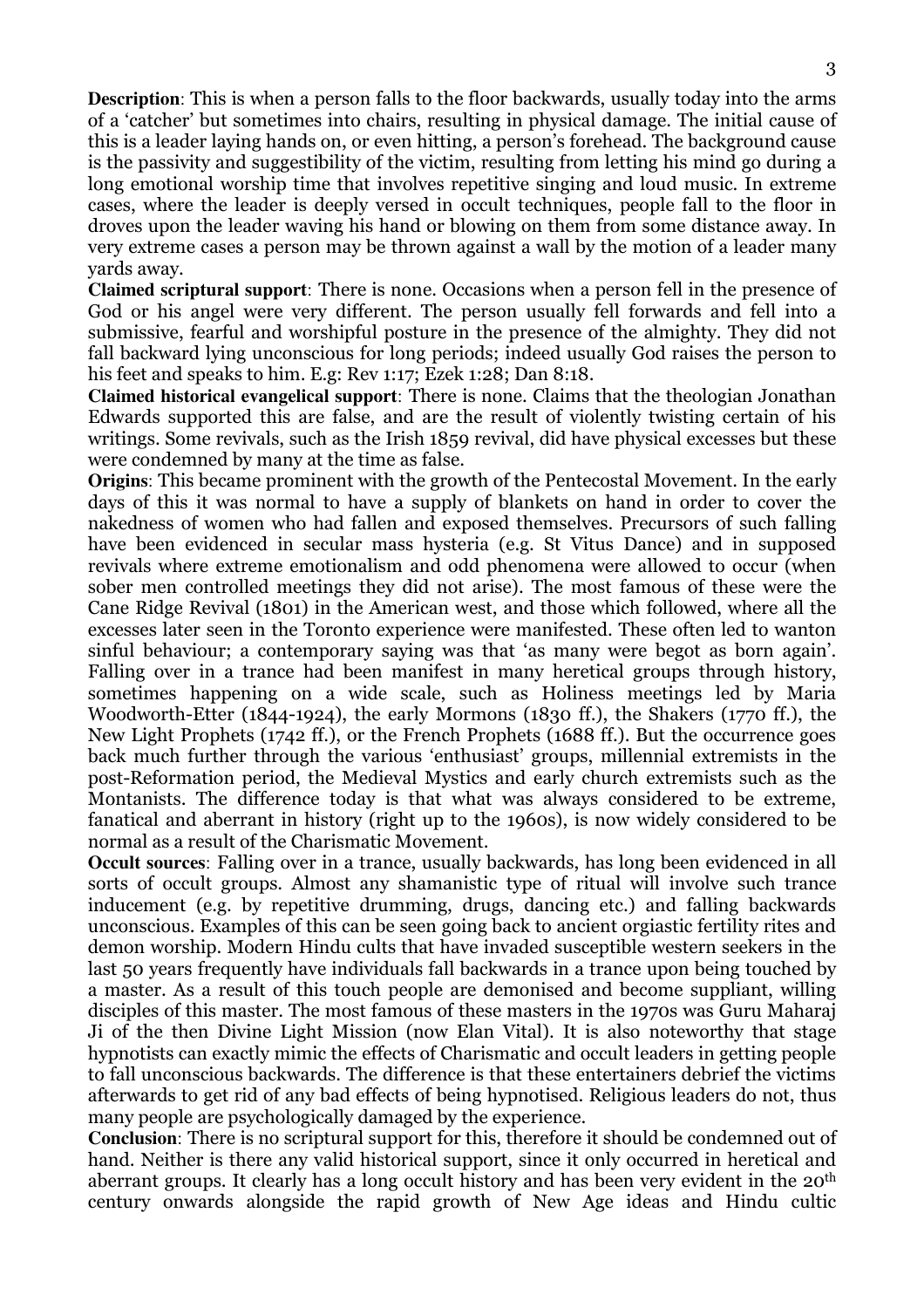advancements. The Pentecostal promotion of this happened alongside these modern occult developments. The practice is to be utterly condemned.

### **EXTREME PHYSICAL MANIFESTATIONS**

**Description**: Aberrant behaviour resulting: in barking, shouting, crowing, shrieking, screaming, laughing continuously, jumping, running on the spot, running around the room, baying, mimicking birth pains, repeatedly shouting something irrational (such as, 'I am a piece of toast'), marching in ranks round the room, dancing.

**Claimed scriptural support**: attempts to establish any Biblical support have all been discredited since such unreasonable behaviour is always condemned in scripture. Indeed, the Lord commands that only what is decent and in order can be accepted in church meetings (1 Cor 14:40).

**Claimed historical evangelical support**: Though there are heretical precursors, they are the sort that only uninformed people would want as an influence.

**Origins**: The most obvious recent explosion of this sort of behaviour was the Toronto Experience of the mid-1990s, but repeated since in smaller measures. Though this was derided by Classical Pentecostalists, along with many evangelicals, such behaviour has been evidenced in Pentecostalism from the very beginning. It is a natural by-product of its teachings and practice, emerging clearly in the Azusa Street 'revival' (1906-1910). When Pentecostalism spread abroad, so did these aberrant manifestations. GH Lang's book, The Tongues Movement describes several of these in detail.

 However, the religious sources of this are not modern but go back centuries. Crazy behaviour has attended many uncontrolled 'revival' meetings and were constituent parts of certain rogue groups (e.g. those mentioned earlier or in Edward Irving's church (mid-1800s). The Cane Ridge revival, and similar contemporary Methodist camp meetings, displayed all these features for years.

**Occult sources**: We could mention many historical cases of this, as it is a common feature of occult works. Whenever self-control is abandoned, extreme behaviour easily follows. However, the chief occult example of this today is kundalini yoga. 'Kundalini' means 'serpent power' and is the title for an ancient form of yoga regarding 'cosmic' energy which, supposedly, lies within everyone. It was developed in Kashmir and is associated with the bloodthirsty goddess Kali (Shakti). This energy is symbolised as a coiled serpent lying at the base of the spine. A master attempts to awaken the Kundalini, through a series of yogic techniques combining bodily movements, meditation and breathing exercises. The Kundalini rises through six centres, called chakras (energy centres that produce occult effects such as clairvoyance); arriving at the seventh at the top of the head. At this stage, the person experiences bliss which is supposed to represent the Hindu reintegration with God.

Kundalini of different chakras can only be released in a disciple by an adept whose kundalini is already awakened. Adepts do this through the laying on of hands upon willing and passive disciples. The physical manifestations (kriyas) which occur are taken to be the height of religious experience. These include: twitches and spasms, tingling feelings, involuntary bodily movements, jerks, shaking, fatigue, rapid breathing and heartbeat, numbness, involuntary crying or laughing (sometimes for days on end), hearing inner sounds (like water flowing, birds singing, ringing), mental confusion, altered states (trances), ecstasy, out of body experiences, twisting like a snake and hissing, roaring like a lion, barking like a dog, rapid neck movements, being slain in the spirit, or healing powers.

The release of Kundalini can create psychological changes, causing many to seek medical help. For this reason, many Hindu gurus do not awaken Kundalini and use different yogic techniques like meditation; gurus that do can be very powerful. There is widely attested evidence of miracles, healing, telepathy, producing material objects out of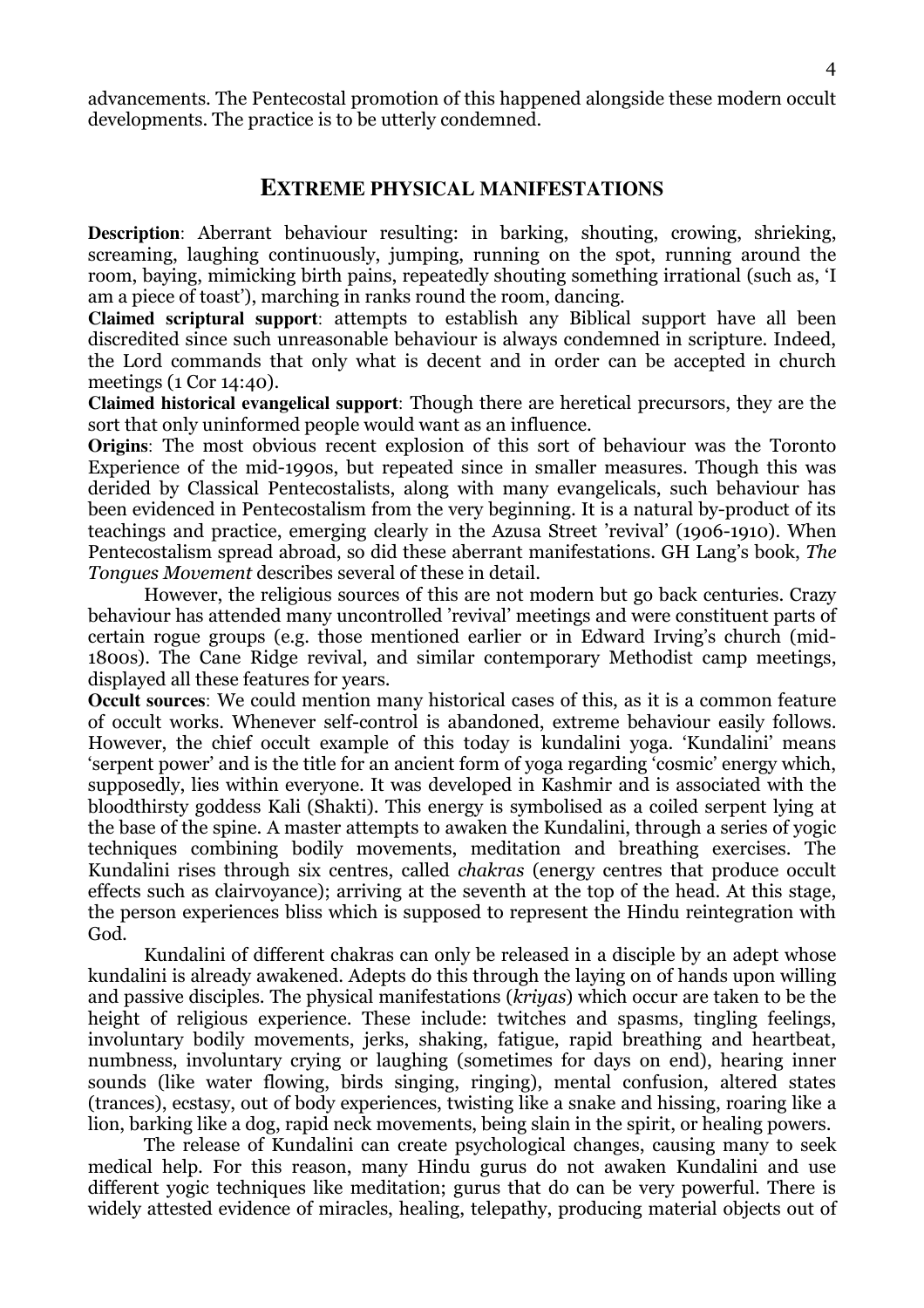thin air, throwing waves of the spirit into the audience etc.

The Toronto Movement showed all of these signs. The experience was dependent upon an adept transferring the 'power' through laying on of hands, requiring people to travel to Toronto or another centre. Congregations were willing participants and were made additionally passive by long worship times, and were made suggestible by commands (instead of teaching) on what to expect and what not to do (like, 'just receive and don't think'). The physical phenomena released comply with experiences in occult Kundalini practice for thousands of years, which are devoted to the worship of a most vile demon (Kali). Furthermore, the repercussions in mental breakdowns, depression, headaches etc. for those who intensely submitted to Toronto, is typical of Kundalini excesses. Extreme physical manifestations occur in all intense occult religions.

**Conclusion**: It is incredible that anyone calling themselves by the name of Christ could think for one minute that such behaviour is acceptable. Yet such is the power of false teaching that many sincere Christians have been so deluded. Irrational behaviour is to be condemned.

### **ANGELIC PROMPTED HEALING OR HEALING BY WORDS OF KNOWLEDGE**

**Description**: This is when a leader is inspired by a certain 'angel' that has appeared to him and then goes on to declare a 'word of knowledge', which is information received by prescience. On calling out this information, healing is then effected to people responding to the information. Some people use this supposed 'word of knowledge' without any specific angelic (demonic) prompting.

**Claimed scriptural support**: There are various examples in scripture where God gives a prophet secret information or knowledge about a person he could not know naturally (Dan 2:29; Ezek 38:10). Jesus even discerned the thoughts that people were thinking before they uttered them (Matt 9:4, 12:25). This is all part of the expected ministry of a true prophet who hears from God (Ps 44:21; 139:2), not an angel. This is never called a 'word of knowledge', neither is it ever given in order to aid a healing ministry. Apostles healed immediately and fully upon God's direction (e.g. Acts 3:6-8).

Angelic ministry was to serve saints under the Old Covenant. They are God's ministers (Heb 1:7) and often encouraged, safeguarded or directed saints before the cross (e.g. Gen 19:1ff). After the cross they protect the elect until they come to the point of conversion (Heb 1:14). After conversion angelic ministry is not required by believers since they have God himself in their hearts and the ministry of the Holy Spirit to guide them (Jn 16:13). Their protection is under God's hand; indeed all that happens to them is predestined to serve God's purpose (Eph 2:10).

Regarding 1 Cor 12:8, 'to one is given the word of wisdom through the Spirit, to another the word of knowledge through the same Spirit', the emphasis of the Greek is upon 'word' and means the capacity to express knowledge and wisdom through speech. Paul states that he did this in Corinth in 2 Cor 11:6, 'Even though *I am* untrained in speech, yet *I am* not in knowledge. But we have been thoroughly manifested among you in all things.' This is explained by his words in 1 Cor 2:13, 'These things we also speak, not in words which man's wisdom teaches but which the Holy Spirit teaches, comparing spiritual things with spiritual.' Paul's teaching was the result of divine training; the knowledge he expressed in words was gifted revelation by the Spirit. He explains the history of this in Gal 1:12, 'For I neither received it from man, nor was I taught *it*, but *it came* through the revelation of Jesus Christ.' Every believer is trained and led by the Spirit into truth, but teachers are given by God to the church to equip the saints (Eph 4:11) and are granted a special measure of revelation in order to impart spiritual knowledge. Teaching is the expression of the revelation which the Spirit has given a teacher; it is not the product of research or seminary training (though these are helpful in providing background knowledge). There is no basis here for the Charismatic practice of public revelation of hidden things which uses this name. The 'word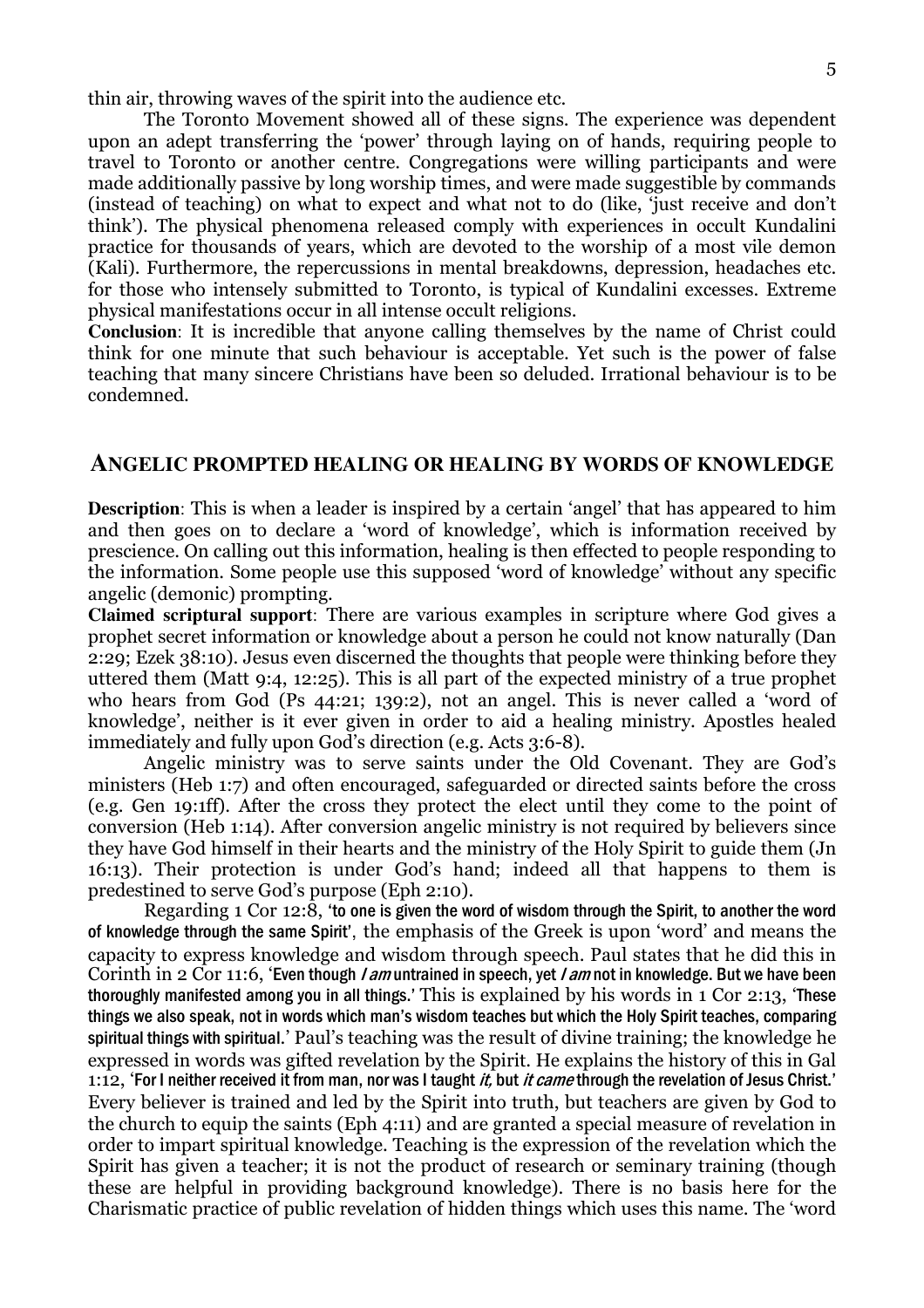of knowledge' means spiritual teaching; the 'word of wisdom' is divine knowledge practically applied to the human condition. Both are expressed by the teachers and pastors God gives to the church; indeed the body cannot function without this ministry, which is why these are mentioned in 1 Cor 12, a chapter on the functioning of the body through various ministries and gifts.

**Claimed historical evangelical support**: There is no genuine historical precursor in the way it is modelled by Pentecostals and Charismatics.

**Origins**: There have been a few isolated moments in church history when supposed healings of this sort arose, but the most prominent origin is in Pentecostalism and particularly in the ministry of William Branham (1909-1965) in the 40s and 50s. He had been directed by voices in his head from an early age and in 1946 was told by one that he would be a great healer. He had a chief voice, which he called his angel, to whom he was in complete bondage and fear all his life. While this would be considered delusional, psychotic or even demonic today, Branham was able to start a church of people who believed him to be led by God, despite the content and effects of these messages proving that it was false. Even his later heretical teaching did not prevent famous Pentecostal leaders supporting him, such as Oral Roberts, A. A. Allen, George Warnock, Demos Shakarian, and latterly, Paul Cain. For a while Ern Baxter was his secretary, travelling with him, until Branham's aberrant teaching and corruption forced Baxter to quit. The depth of his heresies include:

- A modalist, not Trinitarian, view of God.
- Rebaptism in the name of Jesus only.
- The Zodiac and the Pyramids were equal to the Bible as the word of God.
- Satan seduced Eve in Eden producing Cain, the 'Serpent's seed' (despite Gen 4:1).
- A hatred of women, whom he blamed for evil ('not worth a good clean bullet'!).
- The denial of eternal punishment.
- The claim the world would end in 1977.

Branham went so far as to as to proclaim his followers as the 'seed of God' and promote himself as the angel of Revelation 3:14 and 10:7. Eventually he committed the absolute blasphemy of baptising people in his own name! There is also a photograph of Branham with an occult light manifesting above his head. He was so popular with certain Pentecostals that he was thought to be God and even born of a virgin!!! Many claimed that he was a great prophet, including Kenneth Hagin and many modern Charismatics. Branham's teaching on the power of the spoken word influenced Word of Faith theology.

His method of healing was completely adapted into mainstream Charismatic practice. This was to receive a message ('word of knowledge') from his spirit guide concerning information about an ailment he could not previously know, and then claim that the person(s) coming forward with that ailment would be healed. He once declared that the power to heal did not arise from the Holy Spirit but only from his 'angel'. On one occasion Branham met an occultist, not knowing this, he declared that he looked exactly like his 'angel'.6 When Paul Cain 'heals' by words of knowledge or Todd Bentley is led by an 'angel' called Emma, they are following in the footsteps of William Branham, whom they publicly revere. However, Branham was not a successful as he claimed. Close aides later condemned him for exaggerating his healing results and psychologically manipulating audiences to see things that were not there.7 Like modern Charismatics he blamed failed healings on a lack of faith in the sufferer; while many people died after he declared them healed.8 Not one genuine healing was found to have taken place during Canadian meetings held in Saskatoon, in 1947; one of the few subjected to any scrutiny. One prominent leader,

<sup>6</sup> Kurt Koch, Occult Bondage and Deliverance, Kregel, (1971), p48-50.

<sup>7</sup> Branham, Prophet or Profiteer, Alfred Pohl and David Cloud, Way of Life Literature, Oak Harbour, Washington (1991), p16. See also, Pohl, 17 Reasons Why I Left the Tongues Mvt., p79+.

<sup>8</sup> Ibid, p17.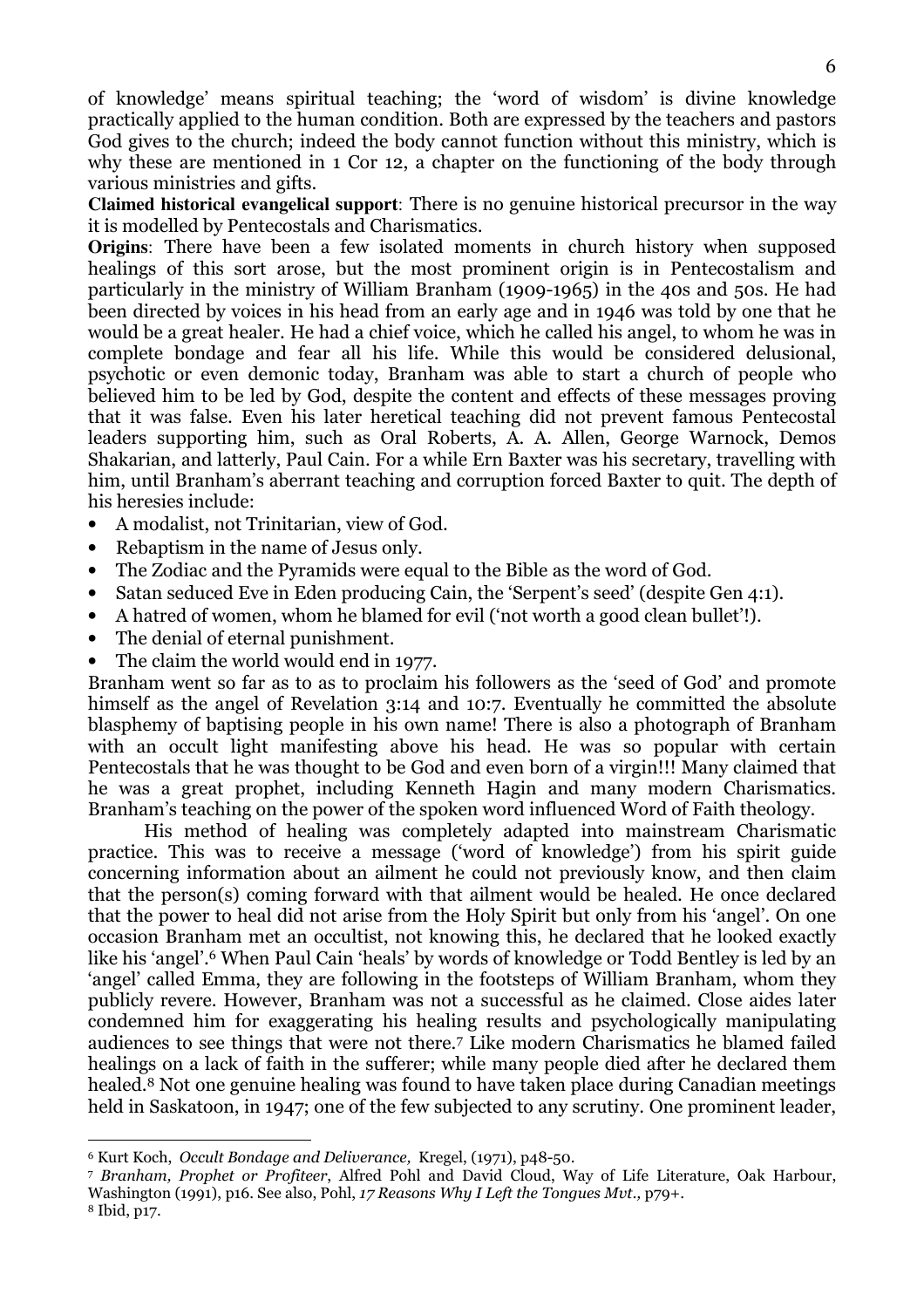who had declared that his wife was healed on his radio show, was forced to reveal that she died ten days later. He was even publicly accused of witchcraft by co-workers.<sup>9</sup> All these aberrations were repeated in later Charismatic healing ministries.

**Occult sources**: This ministry is today called channelling by occultists; it used to be called clairvoyance and was usually performed by a medium. Spiritualism is slightly different in that the demonic spirit communicating a message pretends to be a dead person. Clairvoyance refers to the effect while spiritualism refers to the means. Thus clairvoyance is the ability to see or perceive things beyond physical reality by entering the spiritual or supernatural realm. Edgar Cayce (1877-1945) was a famous occult exponent of this. Like his near contemporary Branham he began doing this at an early age; he too had a divine visitation aged 7 and began as a Christian teacher and faith healer. Also like Branham he introduced occult teachings into his ministry, such as reincarnation, God is female and male and not omniscient etc. Channelling focuses on engaging with a spirit being in order to gain information, and in this form it is very common in various aspects of New Age cults. As New Age groups developed in the 20th century, so this form of channelling ministry developed in parallel in Pentecostal churches under the name of the 'word of knowledge' and angelic guidance.

**Conclusion**: This behaviour has no Biblical support of any kind, but it has been common occult religions and sects for thousands of years. It is aberrant and heretical.

### **MYSTICISM**

**Description**: There are many definitions and many expressions of mysticism, which has been widespread amongst people from the earliest times. The simplest explanation is that mysticism is the gradual ascent to a subjective experience of union with God, through diverse techniques which all endeavour to awake and encourage the divine spark within every man. Charismatics would recoil from such obvious error, plainly stated, but fail to see that many of their customs are essentially mystical in their origin and their practice. Today we have seen the rebirth of ancient Gnosticism appearing in various Charismatic churches. It would take too long to list all of these but we can highlight some generalities.

- Preaching and authoritarian leadership which demands unquestioning loyalty (e.g. 'drink and don't think').
- Long, sustained, repetitive singing accompanied by emotional instrumental music.
- Hypnotic softening up of audiences by leaders and the structure of meetings.
- Teachings that emphasise self-surrender ('let go and let God'), submission or selfabasement.
- Teachings that encourage excessive contemplation & meditation.
- Encouragement of emotionalism and discouragement of intellectualism and volition.
- Discouragement of theology and Biblical examination.
- The use of mind-control techniques (hypnotism).
- The use of psychotherapy techniques.
- Emphasis upon subjective experiences which are accepted without any Biblical testing.
- Preaching that Christians are not like God but are God. This is common in Word Faith circles.<sup>10</sup>

<sup>9</sup> Ibid. p26.

<sup>10</sup> 'You don't have a god in you. You are one' … 'You are all little gods'. Kenneth Copeland, The Force of Love, tape BCC-56, Fort Worth, Texas. Copeland, Praise the Lord, Trinity Broadcasting Network. Earl Paulk, Casey Treat, Morris Cerullo and Robert Tilton have made similar comments. Note Benny Hinn shocking comments: 'I'm Benny Jehovah'. [Spiritual Warfare Seminar, Jubilee Christian Centre 2.5.90. Quoted in The Confusing World of Benny Hinn, Fisher and Goedelman, Personal Freedom Outreach, St Louis, (1996) p12.]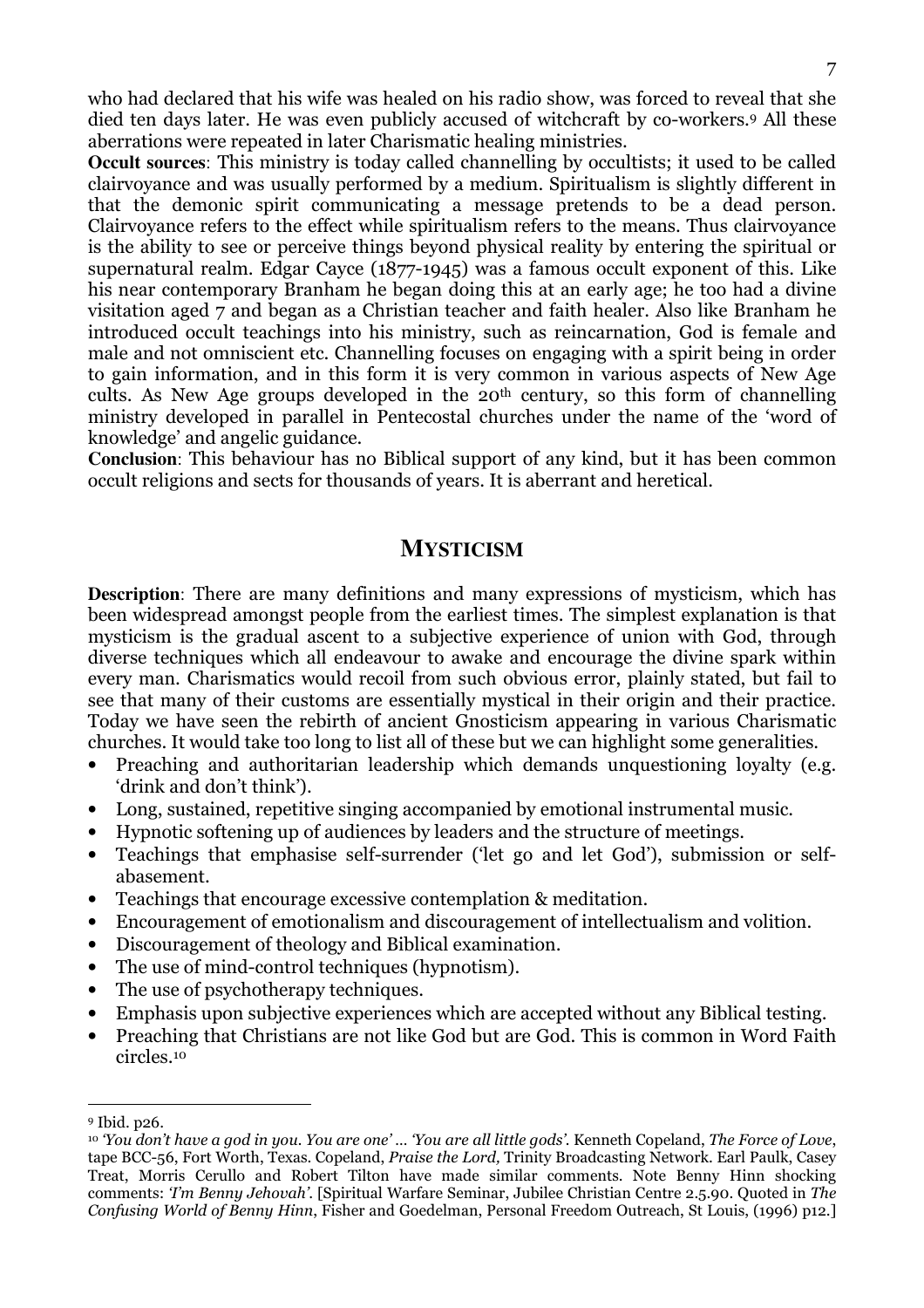Thus much in the Charismatic Movement is subjective and untested resulting in emotionalism instead of intellectual truth. Many who dislike wrong doctrine in their Charismatic church continue to attend because they are literally addicted to the emotionalism of the 'worship' time. This has become a mystical experience whereby folk feel that they are lost in God. The subjective emotional experience causes the release of endorphins that create pleasant feelings and is the chief reason why people go to such churches. The Toronto Experience was an explosion of mysticism, along with other occult manifestations tagged on.

**Claimed scriptural support**: There is none at all. What happens is that mystical ideas are introduced to the church along with certain scriptures tacked on to dress them up in a superficial Biblical manner. Usually the texts are completely out-of-context and do nothing to establish the veracity of the teaching. The Bible always affirms the responsibility of the individual and the need for self-control; indeed godly self-control is a spiritual fruit of relationship with Christ.

**Claimed historical evangelical support**: There have been many mystical elements in the general Christian church, but most of these have either been professing Christians or seriously deluded apostate believers. Sound churches have always condemned all forms of mysticism. Charismatics don't tend to lean on these for support, even though they form part of their development.

**Origins**: There have always been rogue elements practising mysticism, even in the time of the apostles (Col 2:8; 1 Tim 6:20-21). One of the first main problems to affect the church was religious Gnosticism, a multi-faceted syncretism of oriental mysticism, philosophy and Christianity that damaged churches for centuries. This was based upon special knowledge (Gnosis) being mediated by adepts to disciples. The emphasis was upon revealed mystery, ritual and ascent to divinity through the help of angels. Rituals included: hymns, repetitive chanting, drugs, meditation, ecstatic experiences and so on. Many aspects were similar to practices now found in New Age groups. Full enlightenment was by a continual ascent up a never-ending path, requiring constant new experiences of revelation. Many developments in modern Charismatic churches are a resurgence of Gnostic ideas, especially the constant need for new experiences of the 'divine' instead of growing in grace through understanding God's word, faith and walking in the Spirit.

The recent developments in the Charismatic Movement arise from immediate Pentecostal precursors. A line of development can be traced to this going back through the Holiness Movement, the Shakers, Methodism, Quakerism, Quietism, Reformation 'enthusiasts' (i.e. fanatical Charismatic mystics like the Schwenkfelders), Medieval mysticism and so forth. A strong mystical movement arose in the 4th century under the influence of Dionysius the Areopagite, continuing for many years and influencing later times. Before this some teachers influenced by Platonism fell into mysticism, such as Origen. Other professing Christians who developed mystical ideas include William Law (1686-1761). Typical of mystical ideas generally, Law held to universalism, i.e. that all men have a spark or seed of divine life in them in the centre of their souls which needs to be drawn out by degrees to regain the life that Adam lost at the Fall. Typical of Law, his most famous work, A serious call to a devout and holy life (1728), has little to say about Christ's atonement or his Gospel; yet it influenced many, including the Wesleys, thus prompting the mystical ideas inherent in Methodism.

**Occult sources**: Throughout history there have been many disciplines taught in order to achieve union with or absorption into God. Many of these have propounded forms of intense contemplation; others demanded special revelation of hidden knowledge or communion with supernatural spirit beings; some affirmed the need for special disciplines,

 $\overline{a}$ 'You are a little god on earth running around … I am a little Messiah walking on earth..' [Trinity Broadcast Network's (TBN) Praise The Lord Show, 6.12.90.]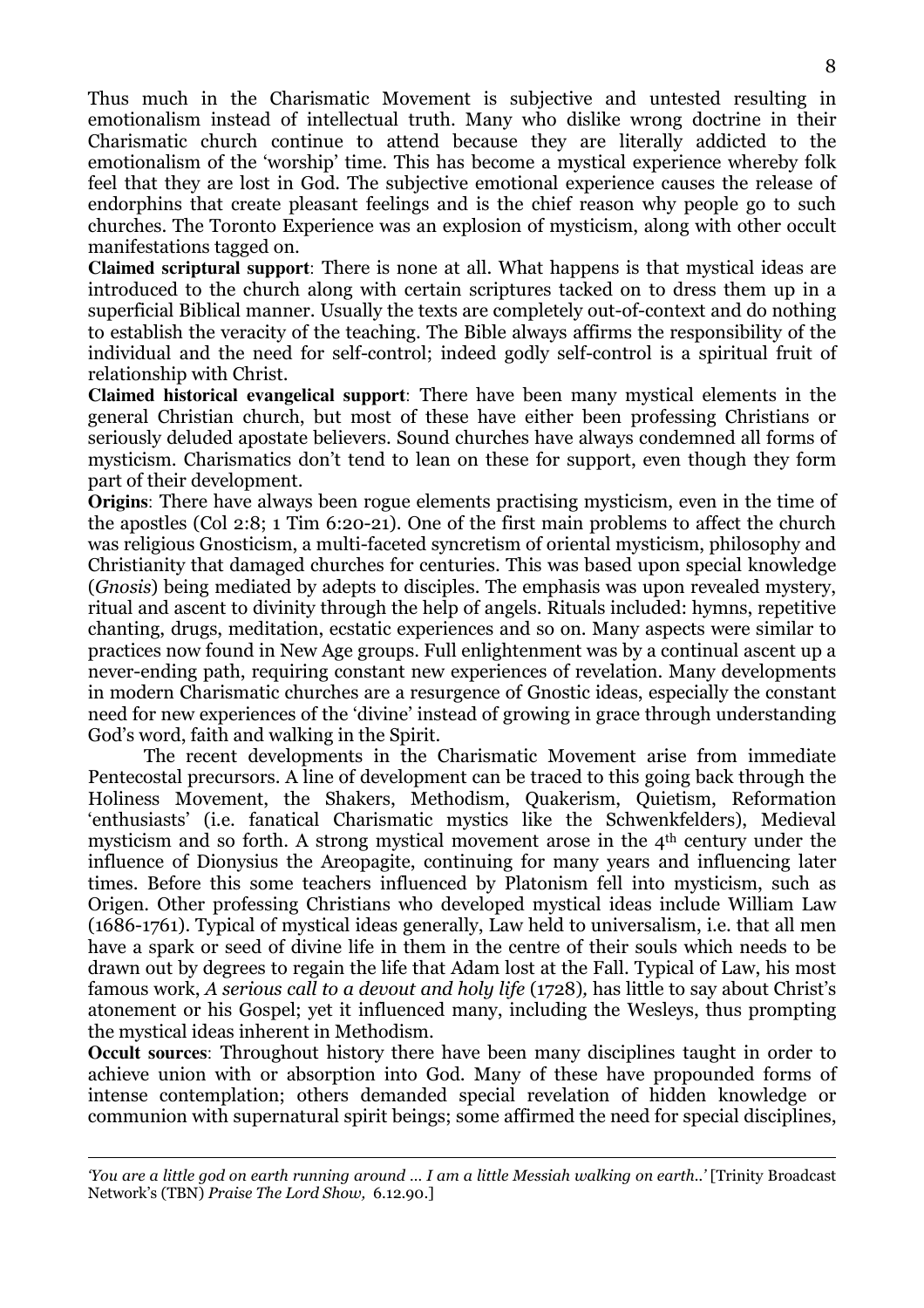such as asceticism, fasting, transcendental meditation, celibacy, yoga or pain; while some used drugs. What they all have in common is inducing a feeling of touching God as a result of repressing the intellect and will. All demand self-surrender, which is usually described as a death experience, and self-abasement. Most world religions have offshoots that are mystical expressions of the system's basic teaching, including Christianity. Sometimes this mysticism is outlawed; sometimes encouraged. Thus Sufism is mystical Islam while the Medieval Mystics were the mystical expression of Christianity in the Middle Ages. Some schools of philosophy are but a systematised form of mysticism, such as Neoplatonism.

 The demand for self-surrender lies at the root of all occultism and this is always associated with techniques to engender passivity. Self-control and sound thinking are the enemies of occultism because they prevent passivity developing. When a person's mind is passive, and self-control has evaporated, then they become suggestible and open to hypnotic command. A willing, suggestible person can be made to believe almost anything, and even induced to perform behaviour that would be scandalous to their normal mind. Thus people in a passive state or trance will believe that they have spoken to God or even that they are God. In extreme cases people are empowered to do physical things that are impossible in their normal waking condition, such as walk on hot coals, or push skewers through skin; some would become rigid and during this state they could be hit with sledgehammers or be used to hammer nails into wood. A woman of the Convulsionaires bent backwards over the sharp point of a peg and a fifty pound stone was dropped from a great height on to her over and over again. Just the falling stone would have usually crushed a person, but she left without a mark on her!

 The explanations of the powerful effects of mystical techniques are that the person becomes open to exploitation by evil spirits where the passivity of the mind has allowed demonic control of the personality and body. The effects of this control varies with the spiritual dominion involved; for instance some mystics will gain hidden knowledge passed on through demonic networks (clairvoyance); some will become rigorous in holy behaviour while others will be dissolute. Some will be withdrawn while others are vociferous. There are many records of individuals that were able to levitate, even with people pulling at their feet.

With so many expressions of occult mysticism it is necessary to pull out the key features. These are: the goal of passivity (emptying of the mind); eradication of questioning; self-surrender (losing oneself) and openness to suggestibility by spiritual forces. Different schools of the occult use differing techniques to achieve these ends.

**Conclusion**: All forms of mysticism are to be condemned; it has no place in Christianity. Sound Biblical teaching has always affirmed the importance of the mind and self-control. Righteousness is right action resulting from revealed truth, rather than inaction resulting from contemplation or a mystical subjective experience.

### **SPEAKING (& SINGING) IN TONGUES**

**Description**: Speaking in babbling sounds, or gibberish (i.e. in no known human language) to promote a spiritual experience. When interpreted, tongues are used as a supposed means of blessing the gathered church. In traditional Pentecostalism this interpretation was in prophetic form; in many modern Charismatic circles it is usually in prayer form.

**Claimed scriptural support**: There are several mentions of speaking in tongues in the NT (e.g. Acts 2, 10; 1 Cor 12-14). While we cannot discuss these at length (I have a long article available if required) it is certain that these Biblical examples are the speaking of a known, existing human language by someone who was not trained in that language. The interpretations were also neither prayers nor prophecies but declarations of God's glory and wonders. They were also chiefly meant as a sign of judgment upon Israel. The practice died out by 70 AD when the temple (and thus OT Judaism) was destroyed, which complies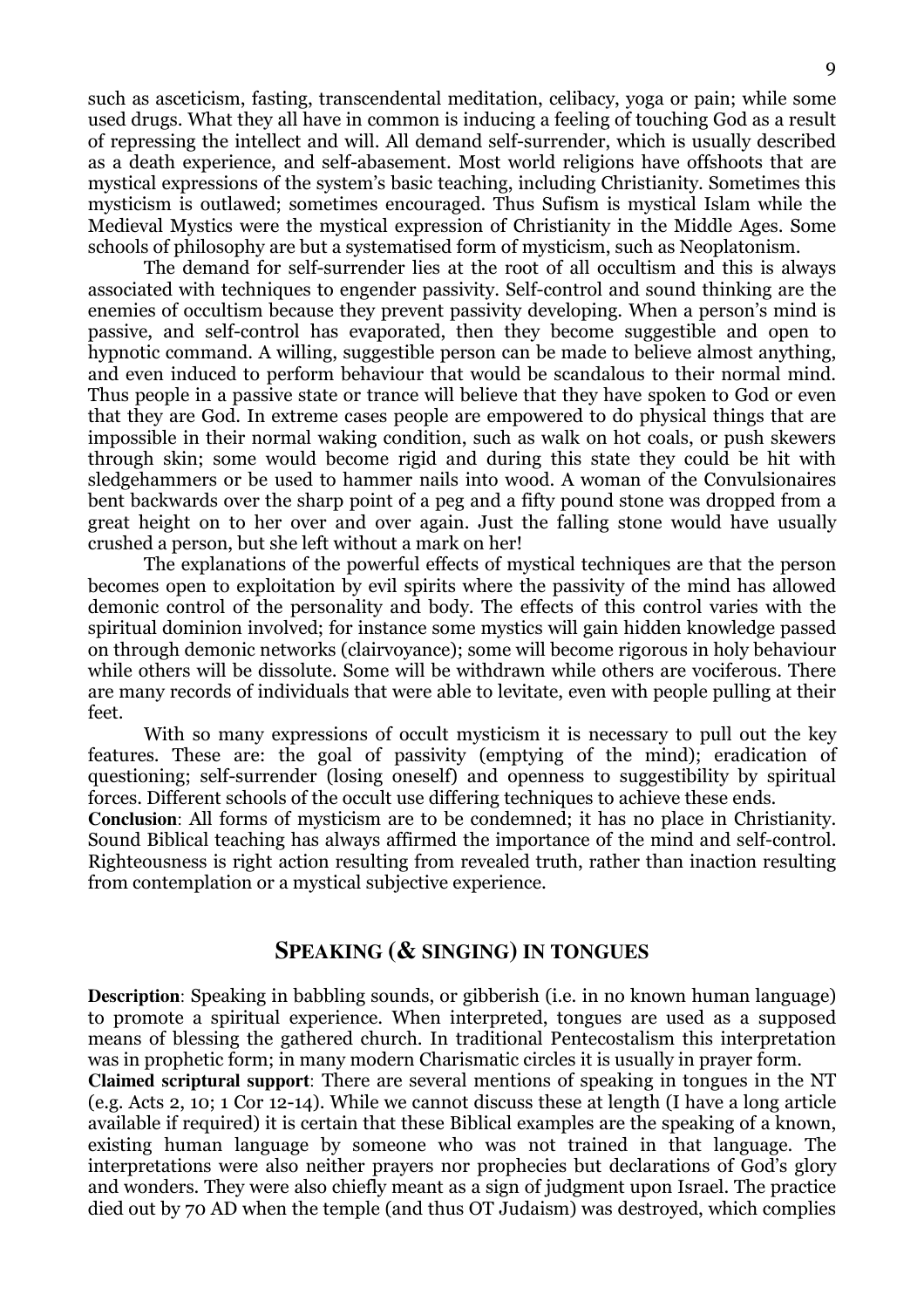with what Paul states in 1 Cor 13:8. The Greek of this verse makes clear that once tongues ceased on their own, (unlike knowledge which would cease at the end) they would not reappear. All Christian denominations agree that tongues disappeared for nearly 2,000 years; thus any modern tongues cannot be genuine. There is no mention of tongues in the later letters of any apostle and most of the NT ignores them altogether.

**Claimed historical evangelical support**: Charismatics agree that tongues vanished for most of church history. Some would point to certain groups that spoke in tongues before the 20th century, but these were all from heretical and aberrant groups.

**Origins**: The prime precursors to the modern tongues movements were the scandalous Victorian Catholic Apostolic church in London and the teachings of the sad preacher Edward Irving who joined them, later to be rebuffed. This church fell into all the typical abuses of authoritarian Charismatic churches. There were also occasions of tongue speaking in the excitements of certain Holiness Movement meetings in America. Before that only outright heretics and fanatics had manifest tongues, such as: the Cevanols (French Prophets), the Jansenists, the Quakers, the Shakers, the Mormons and fanatics in several revivals.

**Occult sources**: Tongue speaking, especially when in a trance-like state, was known from ancient times in pagan religions. The report of Wenamon mentions a case from 1100 BC in Byblos on the Syrian coast; the speaker was a disciple of the god Amon. Plato (429-347 BC) mentions several cases. Virgil gives the example of the Sibylline priestess on Delos. Chysostom cites the Pythoness of Delphi. The ancient mystery religions manifest many examples of tongues, such as the cults of Mithras, Osiris and others. The list is endless. In the modern world tongues have been evidenced in many cults, Christian sects and occult religions. Iranian dervishes, certain Muslims, Eskimos, Tibetans, Chinese and many others have demonstrated tongues. Mormons, witches, Hindu sects and various New Age groups speak in tongues. We could go on.

 Tongue-speaking is a trait of all false religions and occult groups, and has been for thousands of years. It is common when people let go of their mental faculties, and on becoming passive they speak under a spiritual (read 'demonic') compulsion. Some tonguespeaking by aboriginal shamans has been more spectacular than Charismatic versions, such as Zulu medicine men speaking the foreign languages of nations they had never heard of. Tongue-speaking also arises from certain mental disorders and exactly mimics the sounds heard in Charismatic churches.

**Conclusion**: The crucial problem for Charismatics is that their tongues are always gibberish, or not a language. Despite denials, every test of this by linguists have proved them to be babbling. This cannot be Biblical tongues since there is no miracle or gift involved; anyone can do this and in fact much of it in Charismatic circles is learned by example and the sounds of individuals are very similar (falling into key sound-groups). If there is no difference between the babbling of a person suffering brain damage and the speech of Charismatics, where is the miracle? Biblical tongues were human languages that gave a clear message – to glorify God. Modern tongues are not languages and who knows what the noises mean? To get round this Charismatics have invented the idea that their tongues are angelic speech, but this has not an ounce of Biblical support, and, in any case, whenever angels appeared to men they spoke the local human language. In heaven (as immaterial spiritual beings) Angels would need no vocal language. No angel ever came to earth and babbled. Tongue-speaking today is unbiblical and is of occult derivation.

## **VISUALISATION**

**Description**: This is claimed to be a technique to develop faith. It centres around the idea of having a clear goal or objective and imagining this as a distinct image in the mind. This image is then cultivated, developed in detail and grown to support faith until the wanted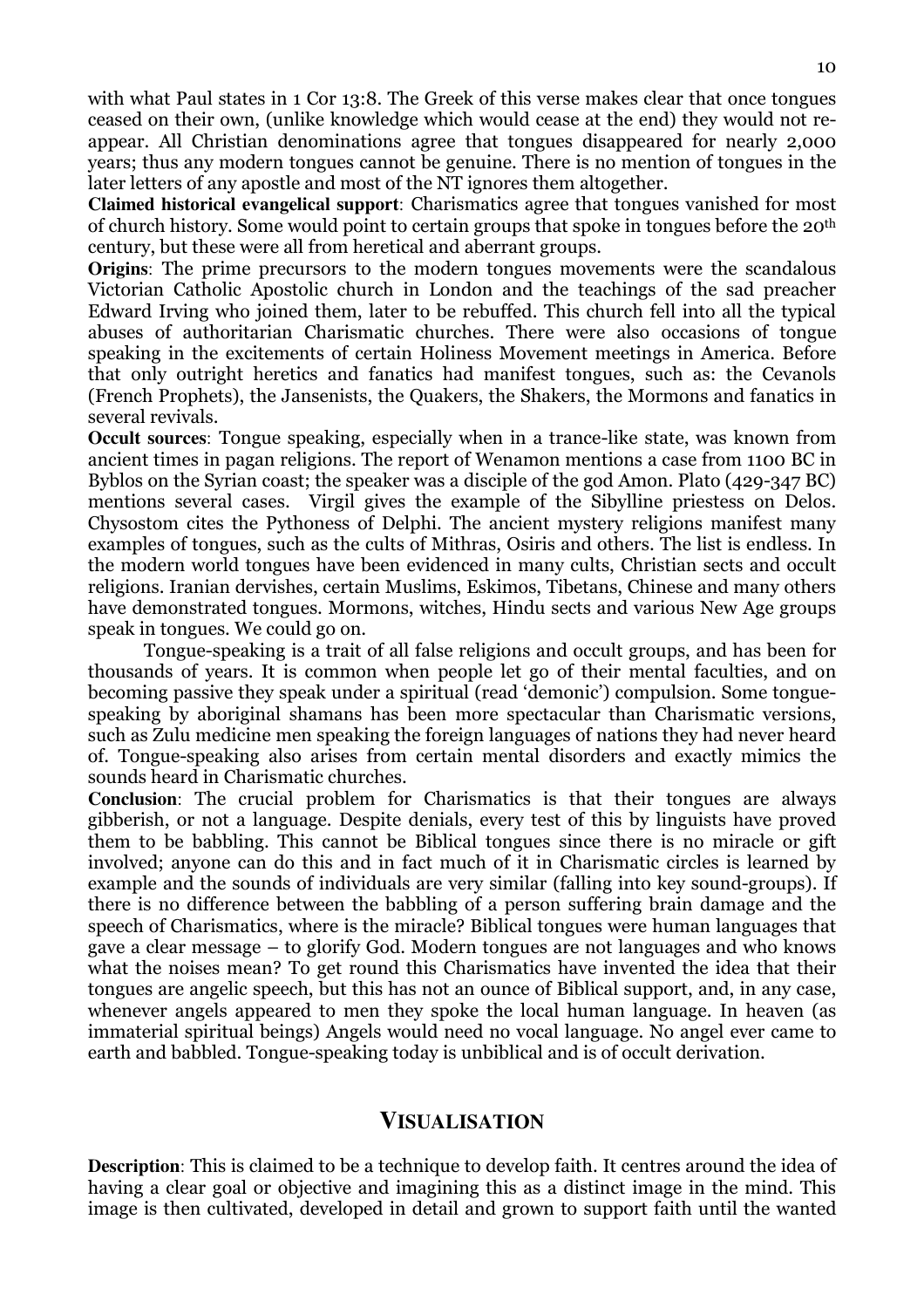item is received. Some have called this 'imagineering'. The most famous example is that of a need for a bicycle. Instead of simply praying for one's need, the pray-er imagined exactly what sort of cycle he wanted down to the smallest detail and incubated this in his mind, making it the focus of his prayers, until one day exactly this type of bike was given to him. **Claimed scriptural support**: None, except as out-of-context verses sought to prop up the teaching.

### **Claimed historical evangelical support**: None.

**Origins**: In its modern Charismatic form it was developed chiefly by the teachings of Paul (now David) Yonggi Cho of Korea. Having the largest church in the world gave him a credibility far beyond his doctrinal ability, so that what should have been condemned outof-hand as heresy was largely accepted and repeated in Charismatic churches worldwide.

**Occult sources**: Cho was clearly influenced in his teaching by the local variant of Buddhism, Soka Gakkai (Value Creation Society). What he teaches is exactly what is taught by this Japanese Buddhist sect [the lay organisation of Nichiren Shoshu Buddhism founded in 1930, but based on the teaching of the 13th century teacher Nichiren, comprising of over 16 million people].

Visualisation is a term used by several disciplines (such as graphic design and computer modelling) but our concern here are with its connection to meditation. Creative visualisation is a tool used for improving confidence and gaining what you want. It is so effective that training on this form of mediation is sold by practitioners for large sums of money. It is connected to positive thinking and concerns training the subconscious to work in the way that you want it to by banishing negative thoughts. Combining visualisation with certain chakras (a mixture of Buddhism and Hinduism) is supposed to produce psychic ability. Essentially these techniques are just another way of opening up the soul to demonic invasion through passivity (normal bodily self-control is lost in the concentration on an image). All meditation techniques do this whether it be concentration upon a mystical Hindu/Buddhist sound (e.g. 'Aum'), a complicated circular image ('mandala' – a Tibetan Buddhist ritual diagram or 'yantra' a similar Hindu revelatory symbolic diagram) or a personalised trigger phrase (transcendental meditation). In this case the concentration on a desired object will do the trick.

**Conclusion**: Biblical faith has nothing to do with imagining images; faith results from the word of God, 'So then faith *comes* by hearing, and hearing by the word of God' (Rm 10:17). This is the truth of the Bible opened up and revealed to the soul by the Holy Spirit, who leads us into truth. The meditation technique of visualisation has no value in inspiring Biblical faith and must be condemned. Biblical faith is based upon truth, God's word; visualisation is based upon occult meditation.

### **PROPHECY USED AS DIVINATION**

**Description**: This is commonly experienced as personal predictive prophecy.

**Claimed scriptural support**: The ministry of the Old Testament prophets. In the New Testament we only see the occasion when Agabus warned Paul of his future imprisonment in Acts 21:10ff. It should be noted that though this was a correct prediction, Paul ignored it, discerning that God wanted him to preach to Caesar's household (Phil 4:22). Nero was emperor at that time but it is thought that that the empress Poppaea was a Christian; Josephus states that 'she was a worshipper of the true God.' Jerome adds (in Phm) that Paul had converted many in Caesar's family, for he 'turned the house of Christ's persecutor into a church.' This shows the great danger of following even a true prophecy; what is important is being led by the Spirit and obeying God. If the predictive prophecy is not of God then following this word will deceive and ruin you. Believers are responsible for their own life choice to God and to no one else. In the OT believers did not have the indwelling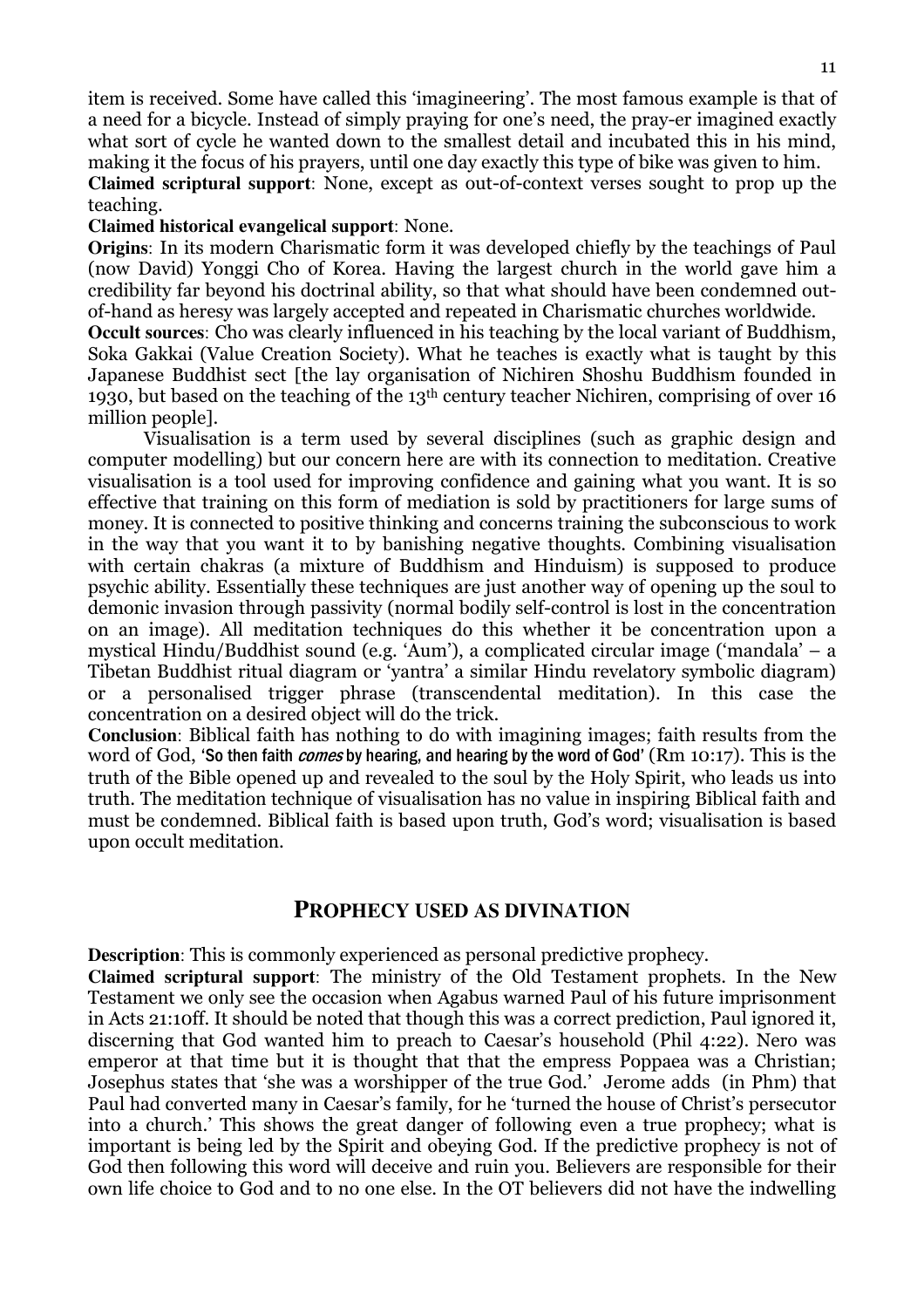Spirit of God and were not being led by God in the same was as New Covenant believers; thus prophetic ministry was required in order to keep bringing God's corrective word to them. We do not need the ministry of prophets now but must abide in Christ and follow him.

 There is also the case of Timothy being encouraged by prophecy (1 Tim 1:18-19). However, this occurred when he was younger and in commenting on them Paul was more concerned with his apostolic instructions rather than affirming old prophecies. He tells Timothy to follow his instructions in order to fight the good fight of faith. There was no prophetic direction here. The prophecies had been, like Spurgeon's case, an encouragement that his life would be used by God given by those who loved him.

The ministry of prophets in the early church lasted while the canon of scripture was being developed; their chief job was to bring God's encouraging word to the people. The early church had no Bible and only a few people would have even had some scrolls of the OT; others may have had some scrolls of Jesus' teaching and copies of some apostolic letters. As the Gospels and letters were written some decades after the cross, then these copies would have spread but by 100 AD few people would have had all the NT, and even fewer all the Bible. Gradually copies increased and common assent of the 66 books of the Bible was accepted by all. By the mid-to-late 200s there was general agreement of the NT canon but it was not formally accepted until 397 in the council of Carthage. As the canon developed, so prophetic ministry faded away since it was no longer needed in this form. Note the teaching in Hebrews, developing Jeremiah's prophecy,

'For this is the covenant that I will make with the house of Israel after those days, says the LORD: I will put my laws in their mind and write them on their hearts; and I will be their God, and they shall be my people. None of them shall teach his neighbour, and none his brother, saying, "Know the LORD," for all shall know me, from the least of them to the greatest of them. For I will be merciful to their unrighteousness, and their sins and their lawless deeds I will remember no more.' In that He says, 'A new *covenant*.' He has made the first obsolete. Now what is becoming obsolete and growing old is ready to vanish away. (Heb 8:10-13)

Under the New Covenant we have direct access to God and even have the mind of Christ (1 Cor 2:16). We do not need intermediaries to tell us exactly what to do with details of our personal lives. (This is not to be confounded with the genuine ministry of teaching, to expound Biblical doctrine; or pastoring, to apply that doctrine for the edification of a believer's personal walk.) Personal prophecies imply directives and imperatives, since they are supposedly from a knowing of God's will better than the receiver.

**Claimed historical evangelical support**: There is very little, if any, evidence of this in evangelical churches. There are a few examples, such as the prophecy regarding CH Spurgeon's future ministry, but these do not follow the same format or authoritative nature of Charismatic predictive prophecies, rather being generalised encouragement.

**Origins**: Again the chief precursor is in Latter Rain practices and amongst other radical Pentecostalists. The [Pentecostal] Apostolic Church today formally appoints people to the prophetic office who are used to determine ministerial strategies. Predictive prophecy was a key feature of Latter Rain ministry, along with a number of features that mistakenly sought to lift Old Covenant ministry out of its dispensation and translate it into modern terms, ignoring New Covenant teaching and example. Note for instance that apostolic prophecy never uses the introduction of 'Thus says the Lord' and suchlike. The phrase, 'says the Lord' only appears in the NT in quotation of scripture, and one occasion in Revelation when Christ is speaking in heaven.

Before the Pentecostals there were a number of prophetic groups and individuals who practised predictive personal prophecy; but these were all heretical extremists, most of whom were disgraced or discredited. Such would include the Montanists (2nd century), the French Prophets (Camisards or Cevenols, 1686 ff; many who prophesied and spoke in tongues in this movement were children), the Zwickau Prophets (Storchites, 1520s) and the appalling millennial Anabaptist uprising in Munster (1530s). Many such enthusiast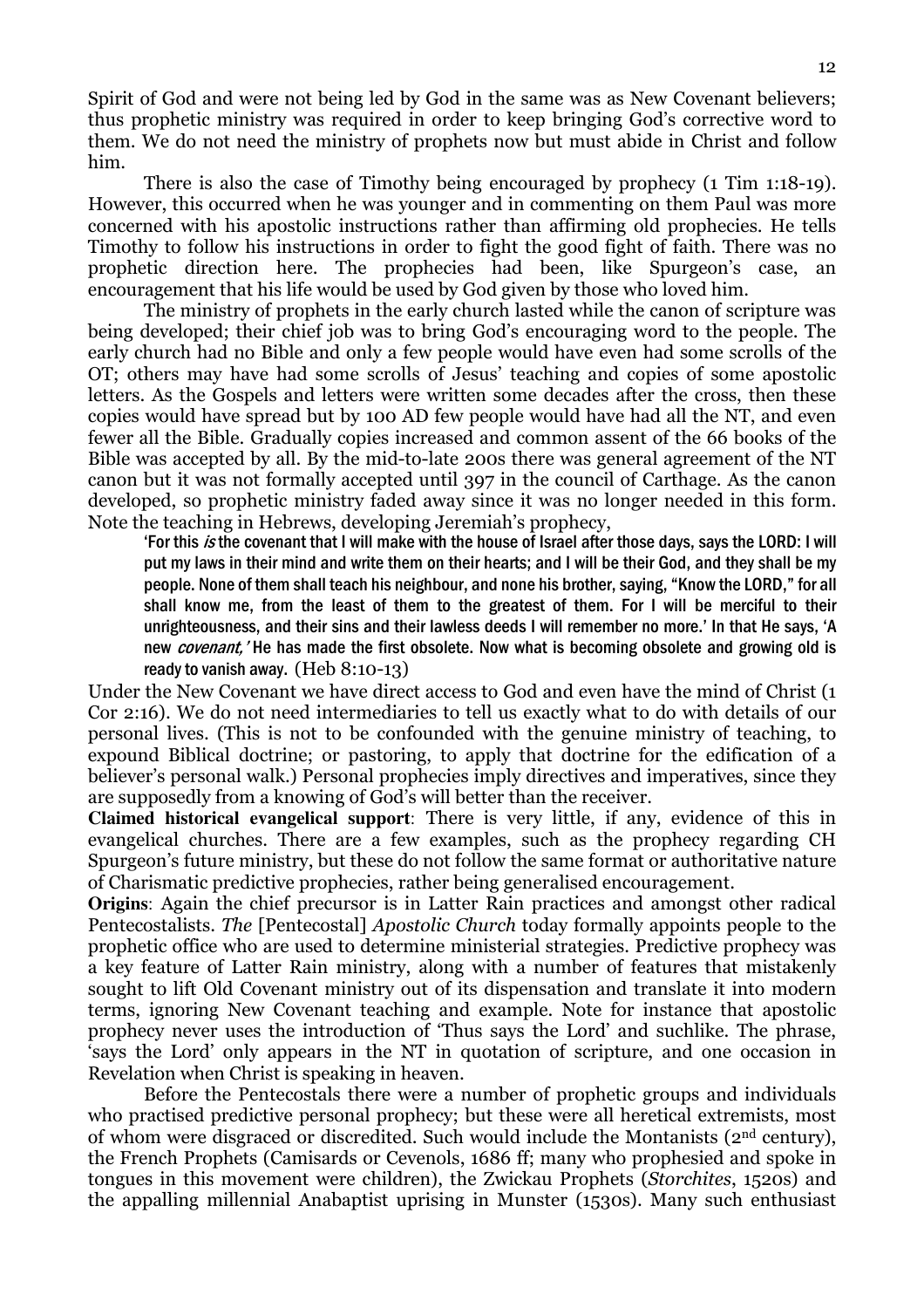groups and individuals ended up being scandalised, persecuted, and condemned by both Reformed and Roman churches. Later examples include the Shakers, Irvingites, certain Holiness teachers and Mormons.

 The recent explosion of supposed prophetic ministry emerged with the Signs and Wonders Movement in the late 80s. There had always been prophecies in the Charismatic Movement, and even more in the Restoration Movement, itself an outgrowth of Latter Rain, but there was not a great deal of personal prophecy; indeed some discouraged it as dangerous. However when Paul Cain attached himself to John Wimber this changed and, indeed, it led to the promotion of the Kansas City Prophets (KCP), which even Wimber eventually distanced himself from, in 1992, after confessing that he had turned off his brain for years (after meeting Cain)! Paul Cain was once an associate of Branham but had gone to ground for decades only to re-emerge in the late 80s. After convincing Wimber, he was brought to the international public in large conferences where he manifested the same type of clairvoyancy as Branham. For instance, he would write down messages on cards beforehand to be read out at the meeting. He would call out a name and read personal details for that person, usually regarding predications of what would happen in the future. This is more like an occult gathering than anything we see in scripture; it is plain divination. As with occultists the knowledge of the past is usually much more reliable than predications of the future (since the information was gained by demonic observation of the past and supernaturally communicated to the prophet). Cain's main predications about future events, such as the great revival to hit England in October 1990 or the statement that Clinton would be the greatest moral president since Lincoln, have all failed. Other famous proponents of such prophecy, such as KCP mentor Bob Jones, were subsequently exposed for 'gross sexual sin' and expelled; the personal prophecies were used in order to gain an authoritative hold over vulnerable people who were then exploited. John Paul Jackson was also taken out of ministry by Wimber. Cain himself was later exposed as an alcoholic and homosexual at the time he was ministering in the UK. Mike Bickle, leader of the KCP, confessed to serious errors of teaching and practice when ministering in England, but this did not stop almost every UK Charismatic leader supporting their ministry in a published document. None have repented of this publicly to my knowledge. These examples follow the typical historic pattern of Charismatic or enthusiast prophets. Despite this, David Pytches wrote a sensational book (Some Said it Thundered, 1990) promoting the KCP, which contained so many errors, lies and exaggerations that Wimber urged him not to publish; it became necessary reading for every Charismatic. Even Cain stated that many of the stories were untrue. However, all this deceit prepared the way for the next demonic explosion.

 The Toronto Experience arose from the theological roots of Word Faith, itself a combination of Letter Rain ideas combined with overt occult principles derived from PP Quimby, New Thought, EW Kenyon and Kenneth Hagin. Rodney Howard-Browne, originator of the movement, was originally an evangelist with the Rhema (i.e. Word Faith) Church in Johannesburg and was closely connected to Kenneth Copeland, king of the Word Faith Movement, Kenneth Hagin and Benny Hinn. From these, Randy Clark of St Louis and John Arnot of Toronto Airport Vineyard Church got involved. Arnot invited Clark to do four meetings in January 1994, but these continued for weeks. By September 35,000 people had visited and the explosion was under way, the UK seeing the strongest demonstrations of the exotic phenomena. But personal predictive prophecy undergirded much of this. Copeland prophesied over Howard-Browne about the results of his ministry. Howard-Browne made many prophecies about the outcome of the 'Blessing', such as: that people touched by it would all do miracles; that people would fall at their feet in shopping malls saying, 'I see Jesus in you'. [At the time of this nonsense there was a move of God which some called revival in Baptist seminaries (e.g. Wheaton) and schools in the US where people were soundly converted, where repentance was visible with manifest fruits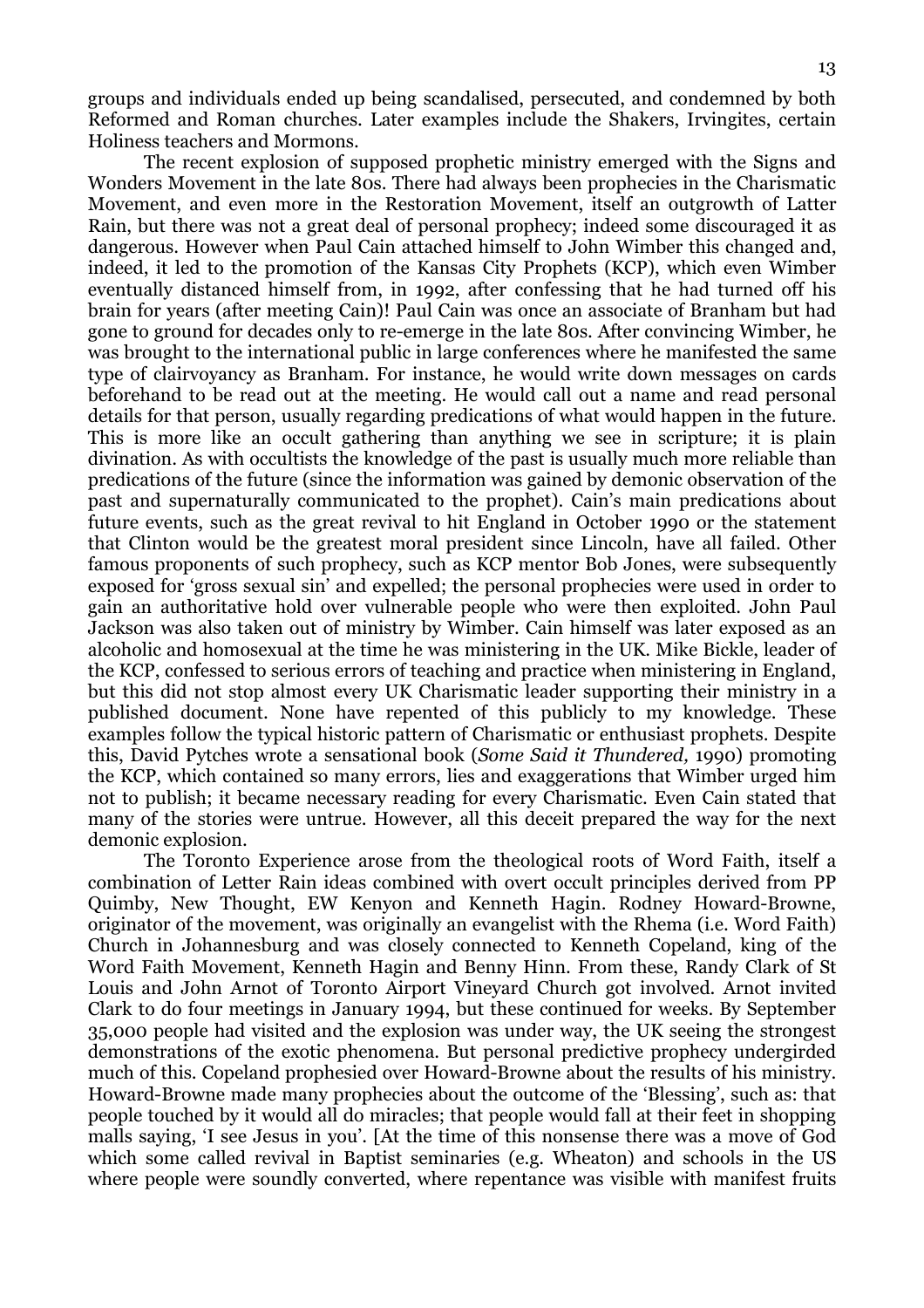and where many committed their lives to Christian ministry. But this never made major headlines as it was unconnected to Toronto.]

 Since this time the prophetic movement has expanded in all directions. The Latter Rain objectives of controlling the world through prophets and apostles is now being actively pursued. Such prophets repeatedly condemn those evangelicals who oppose this movement, sometimes including threats of violence or at least using violent imagery.11 This alone proves that these prophets cannot be from God. Having been softened up through accepting the delusions of radical Charismatic movements in the past 30 years, Charismatic churchgoers have been on an upward ascent of mystical deceit resulting in the easy acceptance of almost any crazy idea (note the gold dust or gold fillings nonsense or the failure to see that Todd Bentley is a false prophet). Books abound that are literally full of heretical teaching, imagery and direction, such as those by 'prophet' Rick Joyner, which all become best-sellers.

**Occult sources**: Divination is one of the three branches of the occult. It is the attempt to foretell the future by use of many different means. These include: auguring (e.g. from examining a sacrificed animal's entrails), astrology, consulting books like the I Ching after casting yarrow sticks, numerology, Tarot cards, crystal balls, consulting a medium, holding a séance or using a Ouija Board, palmistry and understanding omens. Little point would be served by examining each of these and most are generally familiar. The essence of occult practices is to gain knowledge and assistance from supernatural powers, and knowledge of the future has often been the foremost desire. Professional soothsayers [= prophets] and wizards [= sorcerers or magicians, manipulators of Black Magic] were appointed by pagan kings in order to gain such knowledge to procure an advantage over their enemies or prepare for hard times. The cases of Daniel and Nebuchadnezzar or Joseph and Pharaoh are examples of this; both these saints superseded occult wizards. With the modern focus upon individuality and selfishness, personal divination is more popular than ever. Astrology pages in newspapers are read first by many people, especially women; astrology slots even appear on BBC radio every afternoon. The rise of the New Age is but a popular flowering of ancient occultism, woven together in various strands and cast into new moulds. Divination features strongly in many New Age cults. It should also be noted that paganism is the fastest growing religion in the UK and divination is a chief constituent of witchcraft. The modern Charismatic focus upon personal predictive prophecy parallels the rising interest in modern divination.

**Conclusion**: Any form of divination is condemned by God (Lev 19:26); it is seeking forbidden knowledge of the future instead of trusting God moment by moment. Any form of predictive personal prophecy merely takes a person's attention off Christ and places it in man's word. It is the most stupid thing to do. Believers are to look to Christ and not trust in the soothsaying of men. Any that do are following satanic practices and not God.

And the LORD said to me, 'The prophets prophesy lies in My name. I have not sent them, commanded them, nor spoken to them; they prophesy to you a false vision, divination, a worthless thing, and the deceit of their heart.' (Jer 14:14)

Therefore thus says the Lord GOD: 'Because you have spoken nonsense and envisioned lies, therefore I am indeed against you,' says the Lord GOD. 'My hand will be against the prophets who envision futility and who divine lies; they shall not be in the assembly of My people, nor be written in the record of the house of Israel, nor shall they enter into the land of Israel. Then you shall know that I am the Lord GOD.' (Ezek 13:8-9)

<sup>&</sup>lt;sup>11</sup> Regarding his critics Benny Hinn said, 'I wish I could just ... find one verse that says, "If you don't like 'em, kill 'em"… don't attack God's servants … you stink… I wish God would give me a Holy Ghost machine gun – I blow your head off.' [TBN's Praise The Lord Show, 9.11.90.]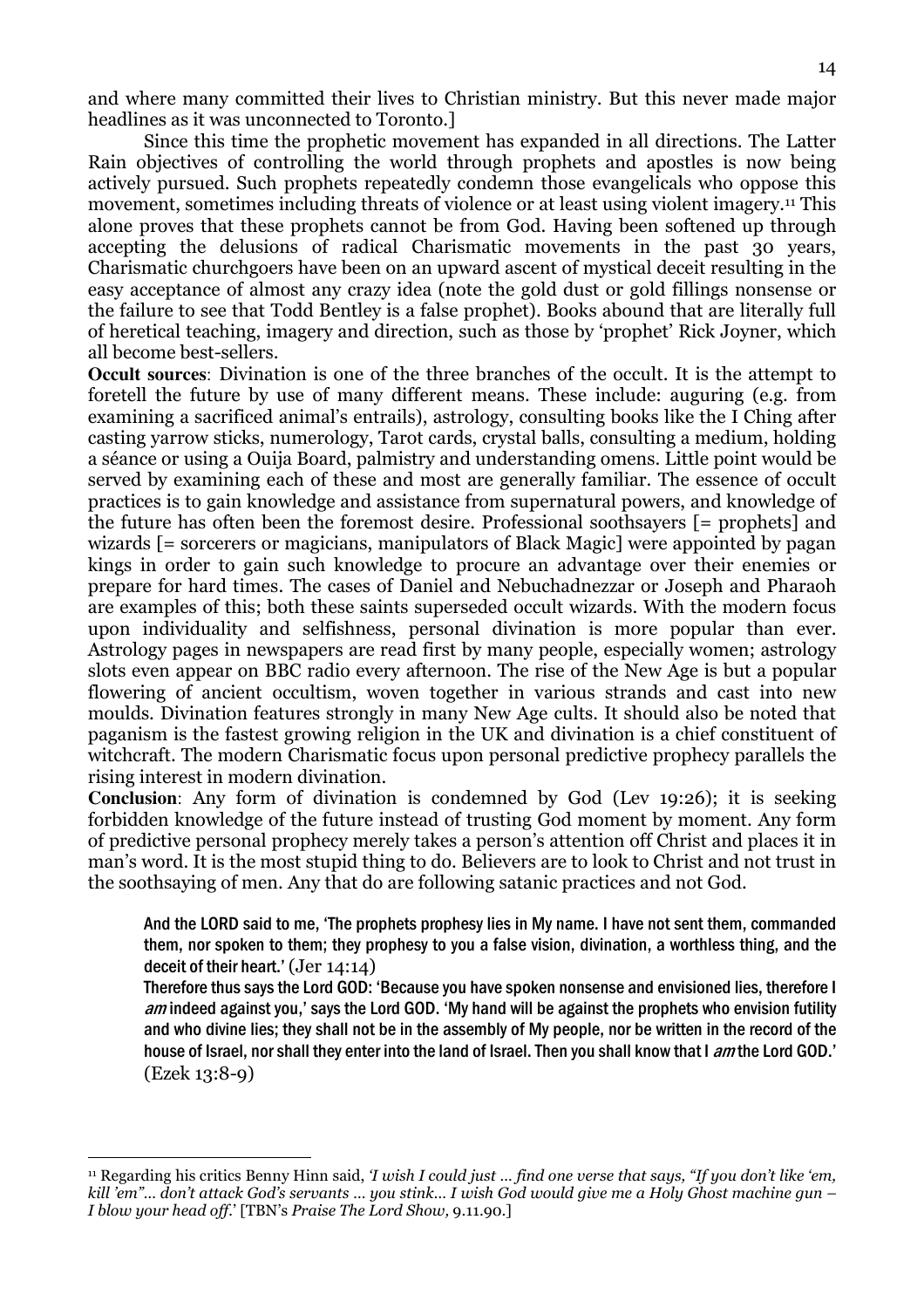**Description**: The exorcism of evil spirits (demons) from believers by the use of various means and, chiefly, the authority mediated through the spoken name of Jesus. This is used almost like a spell or ritual incantation and often involves shouting it repeatedly. In some Pentecostal and Charismatic ministries the vehemence against the evil spirit is directed against the sufferer with physical blows. On many occasions this has resulted in bodily damage and, on some occasions, death (e.g. after Smith Wigglesworth punched a man in the stomach to get rid of a demon. NB the recent example of Todd Bentley who took a running punch at a man's stomach with such force that it knocked teeth out).

**Claimed scriptural support**: Texts demonstrating the ministry of Jesus and the apostles in expelling evil spirits from various people.

**Claimed historical evangelical support**: There is very little evangelical evidence which Charismatics can lean on, other than the precursors of their own movement and the ritual ministry of Roman and Anglican priests. In the Middle Ages exorcism was a part of the infant baptism service. Early Lutheran baptismal services and the first Prayer Book of Edward VI (1549) also contained a brief exorcism prayer – but this was not a formal exorcism in the Charismatic sense but a renunciation of the devil and his works. Such renunciation, as part of a baptismal service, began in the 3rd century in the east. The early father Cyril (315-386) describes how this occurred in his writings.

**Origins**: There are some stories of exorcisms occurring in the Welsh Revival of 1904 and subsequently in Welsh chapels, but there is little written evidence describing this. However, Jessie Penn Lewis wrote much about demonic warfare after her experiences in the Welsh Revival (see War on the Saints in its original unexpurgated edition).

While there have always been Pentecostals that have practised this ministry, for decades it was a fringe subject, usually evidenced by itinerant evangelists or radical preachers. Indeed some Classical Pentecostals objected to it as unbiblical, rightly denying that Christians can be possessed. However, with the rise of heretical Latter Rain theology in the 1940s, it became more mainstream, and was particularly evidenced in the subsequent Healing Revival of the 1950s. After this it became normal practice, even though Pentecostals admit that there is no fully formed theology of it in major bodies, nor is there unanimity on the teaching or practice of it. When Charismatics began to slowly adopt Pentecostal practices after the early 1960s, exorcism remained a marginalised subject for many years. Most UK Renewal ministries denied it throughout the 1960s and 70s. It started to re-appear in Restoration churches in the later 70s and early 80s, but became generally acceptable through the ministry of John Wimber. It had been a normal part of Word Faith practice before this time, based upon their root influences from occultism and the Mind Sciences via New Thought, Unity, EW Kenyon, Kenneth Hagin and others. In the broad Signs and Wonders Movement there was a coalescing of occult teaching and practice and in time exorcism (with the re-appearance of specialist deliverance ministries) became normal practice amongst most Charismatics, particularly those in the New Church (Restorationism). Today there are even specialist centres in former stately homes where deliverance is the chief focus of residential counselling ministry (such as Ellel Grange). The stories emanating from this ministry are truly shocking examples of spiritual, psychological, mental, physical and sexual abuse. Some are almost Medieval in their use of aberrant sacramental rituals, well-deserving their scandalous exposure on the BBC Everyman series and various books (such as Charismania).

**Occult sources**: Exorcism has a long history amongst heathen religions and occult groups. It is a basic part of shamanism, seen in the ritual services of a medicine man. When sickness or bad things happen, animists blamed evil spirits and sought the help of good spirits to vanquish the demons and bring good luck. Thus exorcism was a natural part of any animistic religion. Even Jews had formal exorcists and there is an example of an exorcism in the Apocrypha. Researchers into the occult consider that exorcism is a central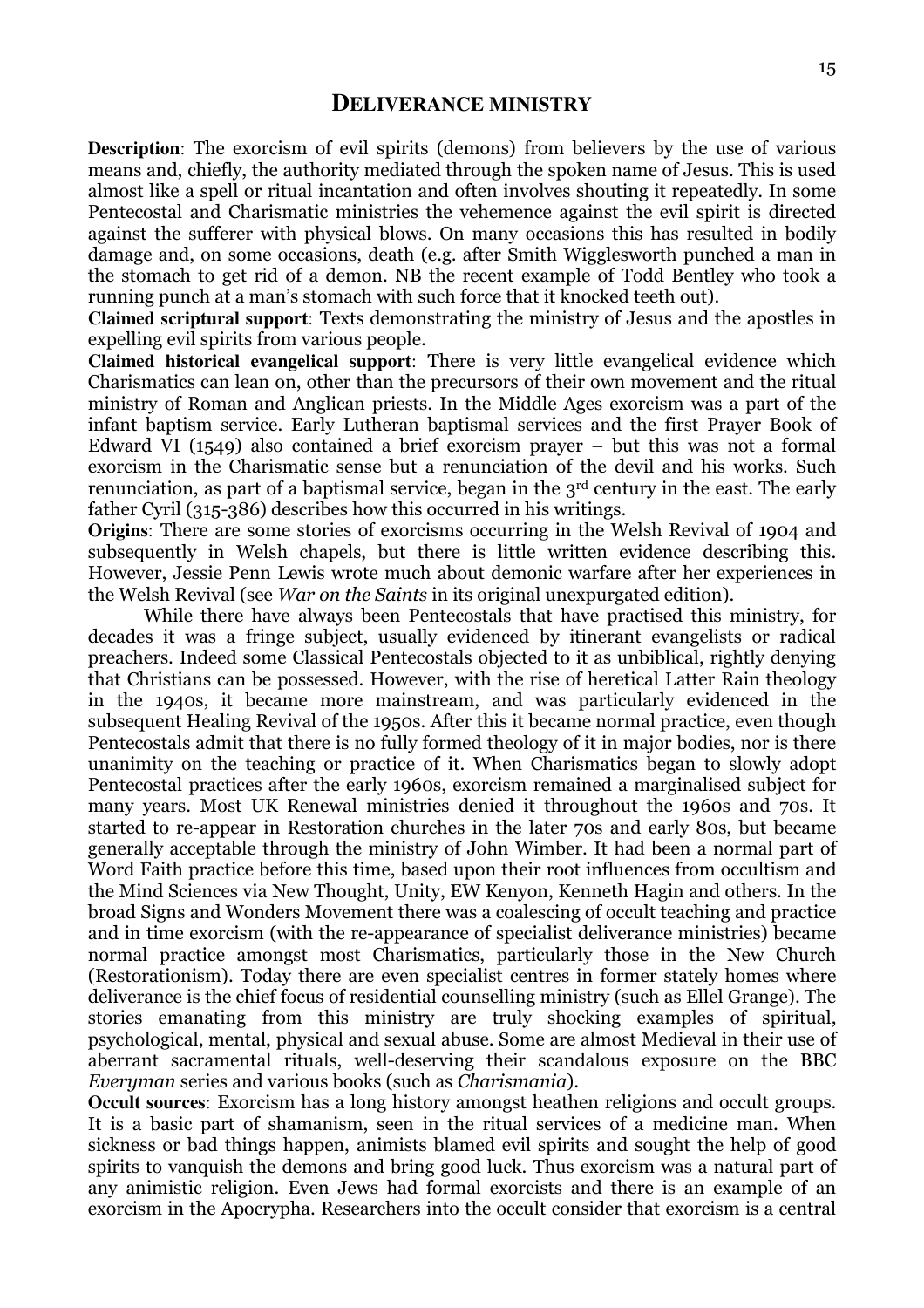phenomenon in occultism and particularly in Satanism (e.g. Dict. of cults, sects, religions and the occult, p101; 1993 ed.).

**Conclusion**: While it may be possible that some unregenerate sinners may require pastoral help to overcome reliance upon demonic forces when coming to Christ (especially in cases involving witchcraft, addiction, homosexuality or pornography), there is no case for the exorcism of believers. There is no teaching on this in the Bible at all. Cases of exorcism were performed by Christ and the apostles as part of the advance of the kingdom in dealing with the unregenerate. Believers are never told to seek exorcism and there is no teaching on how pastors should do this. The normal scriptural teaching on dealing with sin, repentance and sanctification cover all that a disciple needs in leading a holy life.

 The basic premise in the exorcism of believers is a denial of the truth of God's word and the work of Christ. Indeed, it verges on blasphemy. All believers have become a new creation in Christ (2 Cor 5:17); they are united with him and have a new nature created after his likeness (Eph 4:24). They are taken from the dominion of sin and Satan and translated into the kingdom of God (Col 1:13). But more that that they are made sons of God. Adoption (a corollary of justification) enables them the privileges of heirs with Christ in God's family (Rm 8:17). As new creations they are the temple of God (1 Cor 3:16, 6:19- 20; 2 Cor 6:16). As saved they are taken out of the kingdom of Satan (Eph 5:8). Their life principle is the Holy Spirit who indwells them so that for them to live is Christ (Gal 2:20). To teach that such people need exorcism is to deny all this and seek to make holy the old nature, which scripture tells us continues to be corrupted until we die (Eph 4:22). Thus it is blasphemous to teach that the body which God indwells is the possession of a demon. Neither can Charismatics avoid all this by teaching that demon possession is not a possession but an oppression, or being 'demonised' since the Greek words used (daimonizomai, 'to be demonised' or echein deimonion, 'to have a demon') absolutely imply possession and control.

 The claim that believers can be demonised is thus a denial of the salvation God has given his elect. The teaching that believers may need to be delivered of evil spirits is a lie that emanates straight out of the occult.

### **SACRAMENTALISM**

**Description**: Sacramentalism<sup>12</sup> is the use of material objects or objective rituals in order to promote a spiritual experience or bring about blessing from God. Christianity acknowledges two Biblical sacraments (baptism and the Lord Supper) which are external signs that demonstrate an inward spiritual truth or grace. These two objective acts, performed in obedience to God's word are a means of grace to genuine believers. However, Roman Catholicism advocates seven sacraments without Biblical support (baptism, confirmation, communion, penance, anointing of the sick, ordination, and matrimony). Other sacramental objects would include holy water, the relics of saints and so on.

 Some Charismatic churches and organisations have used endless varieties of unbiblical rituals and objects in the attempt to bring about some divine blessing, often some kind of healing. The most obvious are those who use gems and semi-precious stones to aid meditation or healing prayer. Others have used swords to 'knight' people in order to make them better spiritual warriors, while one pastor did this with an umbrella since he had no sword. Other Charismatic leaders have dressed up in armour to lead meetings.

<sup>12</sup> 'Sacrament' is Latin for the Greek word, 'mystery'. The sacraments of baptism and the Lord's Supper were called 'mysteries' by the ancient church because they outwardly symbolised the participation of believers in the union of God and man effected by Christ's atonement. Augustine first gave the definition of, 'an outward and temporal sign of an inward and enduring grace'.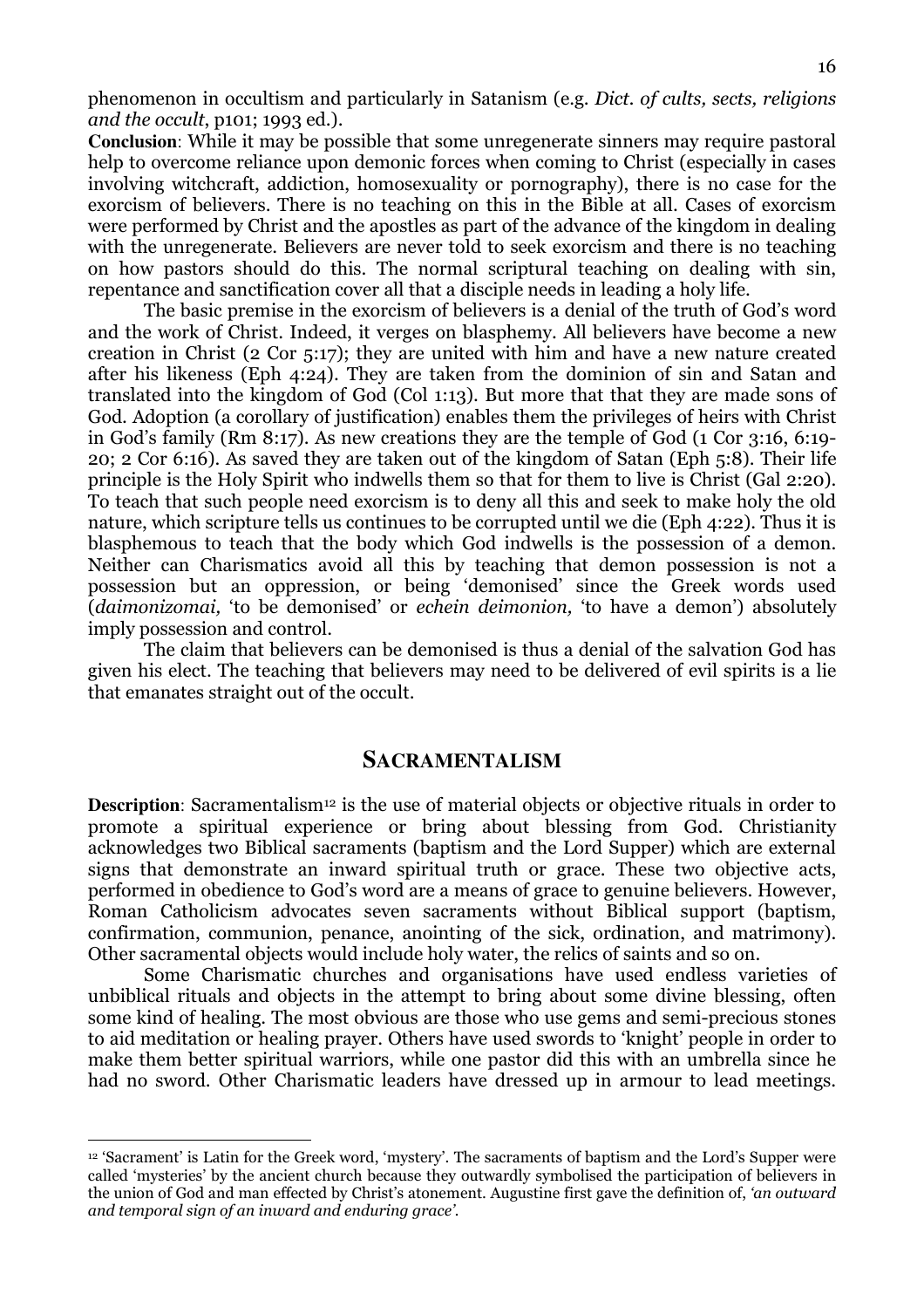When the film Braveheart was playing in theatres, one leader dressed up like the William Wallace character played by Mel Gibson.

 Ritualistic ceremonies performed by Charismatics are legion. One Hove Messianic Church blew ram's horns on the South Downs to bring about a revival. The Assemblies of God church in Brownsville Pensacola, at the height of the frenzied emotionalism, set up a copy of the Jewish altar of incense while a leader, dressed in the regalia of the High Priest, convinced a large number of leaders and wives (including famous British leaders) to burn a note containing their problems in order to bring release. The Jesus Army have repeatedly established sacraments that are like fetishes or talismans, such as getting everyone at a conference to bring a washed stone and pile up a cairn at the foot of the platform to affirm their repentance and commitment.13 They also made wooden crosses, which were then prayed over, and given to folk to enable special grace. The Jesus Army also encouraged everyone to wear a nail at the Wembley Praise-Day in 1999 to dramatically symbolise 'willing discipleship ... commitment to a life of self-denial and sacrifice'.<sup>14</sup> Seven Assemblies of God pastors smashed bricks with a sledge hammer while an evangelist threw a bottle of oil into a river as an expression of 'prophetic symbolism' in order to encourage an outpouring of the Holy Spirit in Australia.15 Benny Hinn planned to set up a healing centre in Dallas that will have 'Healing Statues of Biblical saints from the Old Testament. It's going to have a Healing Fountain an Eternal Healing Fire'. 16

 Other items and actions regularly used to symbolise or impart spiritual power include: flag waving, banners, candles, marching round the room, crosses, pendants, medallions and so on. This sickening list could be prolonged.

**Claimed scriptural support**: Absolutely none. Some refer to the handkerchiefs and aprons taken from Paul to bring healing (Acts 19:12). However, this was an apostle called by Christ to bring the Gospel to superstitious Gentiles in Asia Minor. God exceptionally authenticated his ministry in the performance of special miracles and even by such an unusual event as distant healing via items from him. This was to convince the people that the man was from God and that they should listen to his message (Heb 2:4). Modern leaders are not Paul, have not been divinely commissioned to such apostleship and the message today needs no such confirmation, having been already confirmed as genuine for thousands of years.

**Claimed historical evangelical support**: Only the sacramental objects and rituals of the Roman church until the aberrations of the Pentecostal churches initiated their own.

**Origins**: There are isolated examples of the use of unscriptural sacramental items throughout history, usually from aberrant groups which Charismatics would not want as precursors. But the practice became more widespread with the innovations of Pentecostalism. The Pentecostal leader AA Allen even distributed 'miracle saw-dust' from the floor of his 'miracle valley' tent.17 Often these items were sold in order to bring healing, which is little different from the sale of indulgences by the pope to bring release of relatives from purgatory. Today US TV evangelists advertise healing for money or financial gain from a seed-gift and sometimes use a sacramental gift to promote this, such as prayed-over handkerchiefs or coupons.

**Occult sources**: The idea that charms or talismans have magical power or contain a helpful spirit is a pagan idea that is thousands of years old. 'Fetish' is the term usually applied to West African cults who believed that spirits could possess certain objects or ward off evil

<sup>13</sup> Jesus Life, No. 46, (1998).

<sup>&</sup>lt;sup>14</sup> Jesus Life  $2K \# 50$ , 1999 4th Qtr, p3 and p9.

<sup>15</sup> Vanguard, Issue 10, May 1999, p9.

<sup>&</sup>lt;sup>16</sup> Benny Hinn, from a Video screened on This is Your Day, 24 August, 1999; quoted from Contending Earnestly For the Faith Journal, 5.2, p21.

<sup>17</sup> Contending Earnestly For the Faith Journal, 5.2, p21.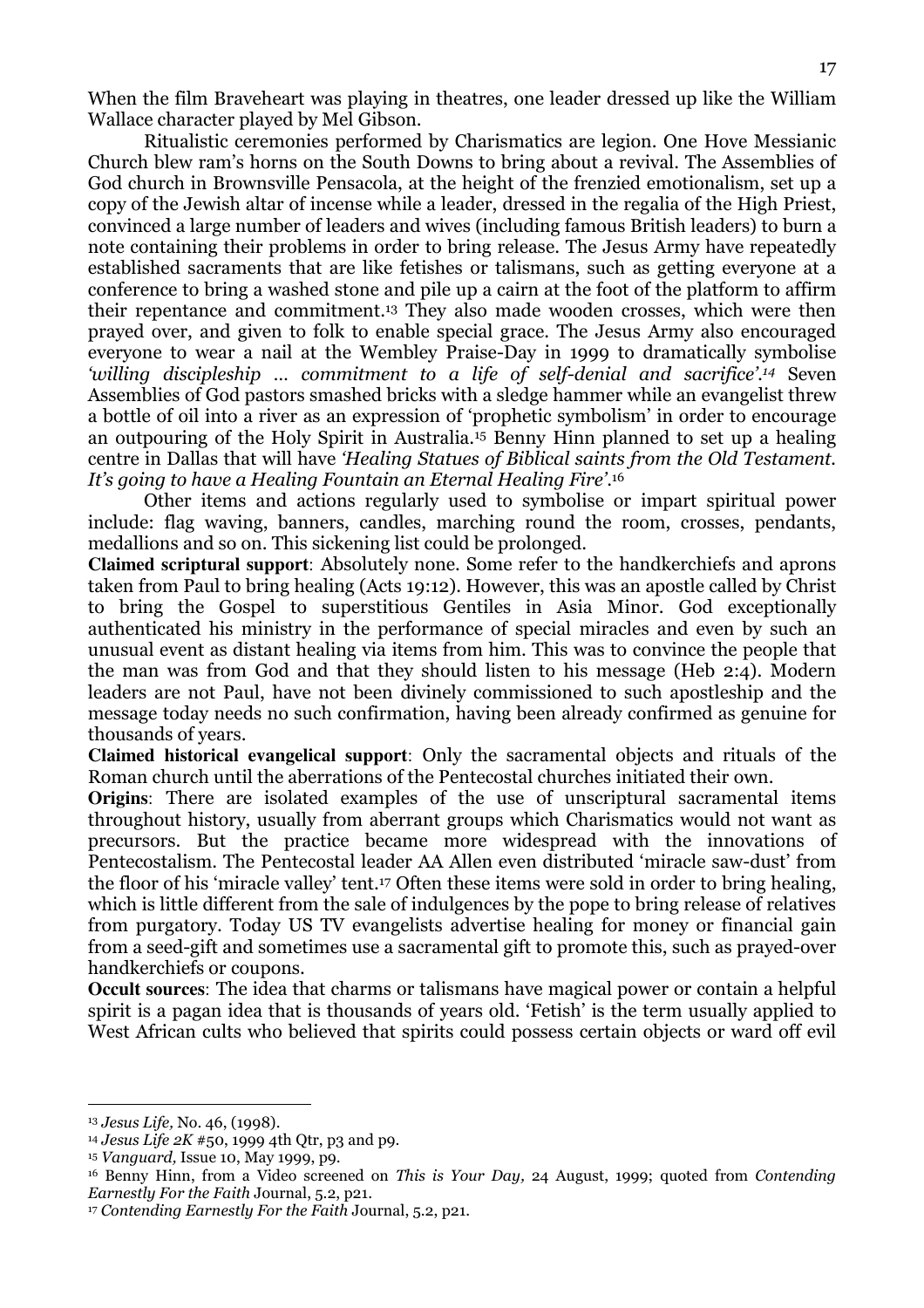spirits. This belief was taken to America and later developed in Voodoo and Santeria.<sup>18</sup> 'Charm' can be an object or an incantation which has supernatural powers, and is a term used in many occult religions. A 'talisman' is an object on which is engraved a character or picture that can harness supernatural power to protect the wearer. This differs from an 'amulet', which was worn to ward off evil spells; a practice going back to the ancient Egyptians. Regarding sacramental rites, there is no end to the variations of these in occult religions. The stupidity of Christians wearing special crosses, and such like, for power or blessing is similar to simple central European peasants wearing garlic to ward off vampires and no different from the superstition of ancient Egyptians wearing an ankh (a cross with a loop at the top symbolising life). The Charismatic idea of using the unbiblical sacramental rites listed above is straight out of ancient occultism.

**Conclusion**: We are commanded to live by God's word alone; anything used for blessing, or to gain power, outside of the what the Bible teaches is forbidden and sinful. There is a scriptural basis for only two sacraments, that of baptism and the Lord's Supper; any ceremony, rite, or religious object other than these is idolatry and idolatry is hated by God.

### **SHOUTED INDIVIDUAL PRAYERS IN UNISON**<sup>19</sup>

**Description**: This is the modern Charismatic practice of a congregation shouting prayers and intercessions at the same time in a cacophony of noise in order to multiply the effect. **Claimed scriptural support**: None.

**Claimed historical evangelical support**: None that I am aware of. Apologetics for aberrant practices are often not sought for amongst Charismatics.

**Origins**: There was a cult in China called 'The Shouters' who practised this, who were condemned by Watchman Nee (Nee To–Sheng). It was a fragmentation of Nee's Little Flock, which had reached 300,000 members as part of a decentralised house church organisation in the 1940s. Small groups in isolated parts of China (probably Henan province) began to drift into error and a former co-worker of Nee's called 'Witness Lee' built them into his own denomination (though he condemned denominations as satanic!). Corporate shouting while stamping the feet was part of the worship of this church (which was necessary for salvation), amidst other doctrinal errors (such as re-writing the Lord's Prayer to read merely, 'Oh Lord Jesus'). Lee took this cult to America where it was known as Living Stream Ministries. The practice migrated over the Chinese border and Li Changshou established a sect of the Shouters in South Korea, which grew rapidly to hundreds of thousands of people who treated Li Changshou as semi-divine. From there it was picked up by Yonggi Cho and became normal practice in his Charismatic Word Faith church. Visitors to this church brought the error back to the UK in the late 1980s where it was initially evidenced in Terry Virgo's New Frontiers churches. There is some evidence that the Shakers engaged in this and there have been isolated moments in revivals where such uncontrolled behaviour broke out temporarily.

**Occult sources**: Corporate chanting and spontaneous corporate prayers has been common for thousands of years in many occult groups. Chanting of the same prayer by all is a feature of almost all institutional religions to some degree, but shouted simultaneous prayers are more common in cults and heathen sects.

**Conclusion**: I am reminded of the 1950s Shetland Revival, the beginning of which is attributed to the powerful prayer of a simple man; 'The effective, fervent prayer of a righteous man

<sup>18</sup> Voodoo and Santeria are syncretistic cults based in the Caribbean. They are a combination of Roman Catholicism (learned from Spanish missionaries) and African witchcraft. Santeria is located in Cuba mainly founded upon Nigerian religions; voodoo (properly, Vodun) began in Haiti being inspired by the witchcraft cults of Dahomey (now Benin), but both have spread.

<sup>19</sup> Simultaneous performance or utterance of speech or action.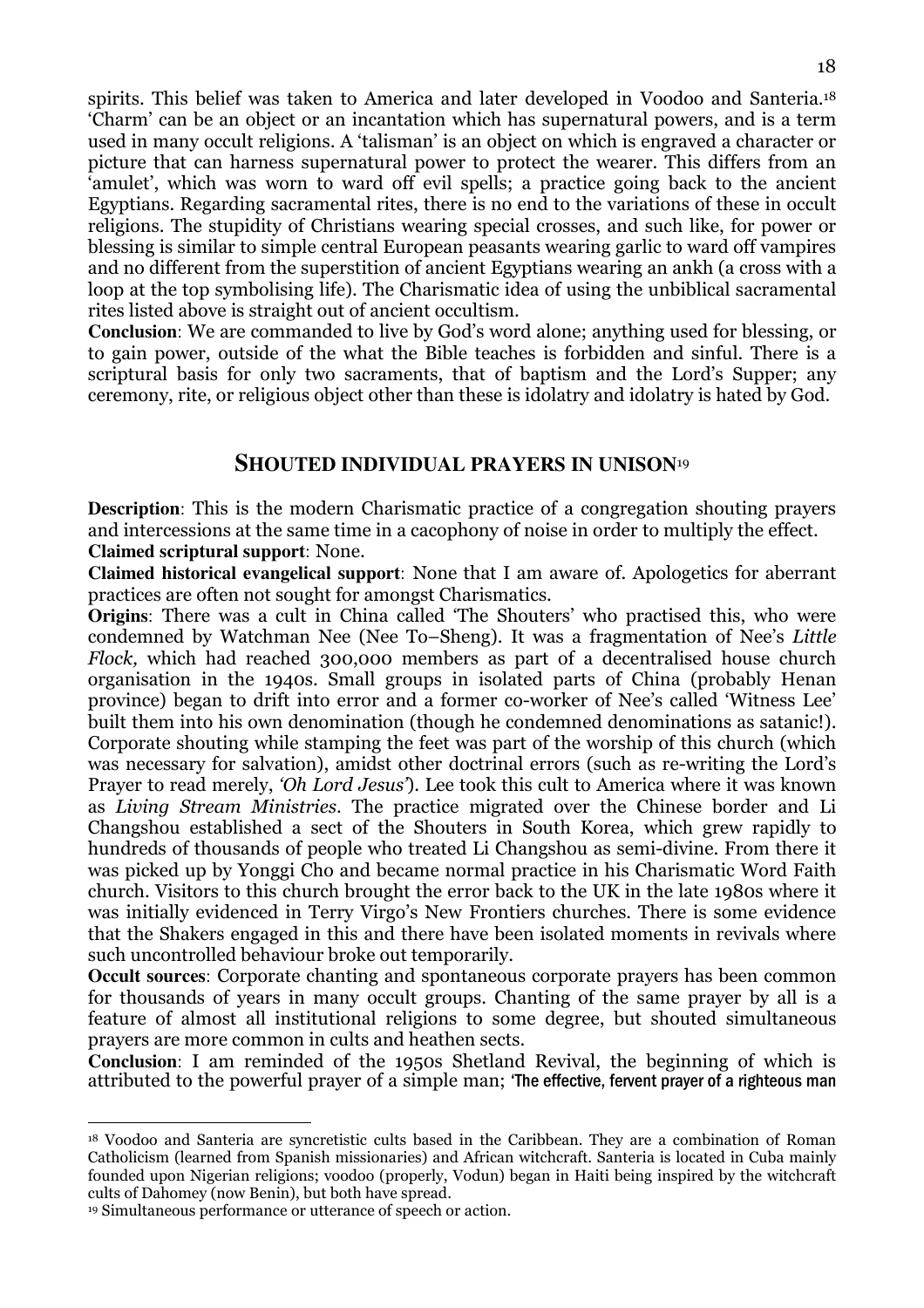avails much' (Jm 5:16). The whole point of corporate prayer is that people can hear the prayers and say 'Amen' ['let it be so'] to them; 'how will he who occupies the place of the uninformed say "Amen" at your giving of thanks, since he does not understand what you say?' (1 Cor 14:16).

 Shouted unison prayers are an offence to God and contradict his word, 'Let all things be done decently and in order' (1 Cor 14:40); both the shouting and the resulting conflict of sounds, causing obscurity, sins against this word.

### **UNRESTRAINED DANCING**

**Description**: This is spontaneous improvised dancing rather than formal arranged dancing. Many Charismatics see this as a joyful response to God during worship. Usually it tends to be brief jigging around with uncomplicated movements. However, some radical churches encourage or allow long periods of sustained free dancing, which in some cases includes the use of prayer sticks (decorated colourful poles, sometimes with emblazoned figures or feathers). This was a feature of the Celtic spirituality fad of the latter 1990s, especially in the centre of it in the Revelation Church, Chichester (linked to Gerald Coates).

**Claimed scriptural support**: David's dance when the ark was restored to the city of David (2 Sam 6:14). Ps 149:3, Let them praise His name with the dance, also Ps 150:4; Eccles 3:4; Jer 31:4, 13. There are other verses describing the dancing of women in joy and celebration. Firstly, it must be remembered that spontaneous dancing was a natural feature of the social life in ancient Israel, as it still is in some old cultures. Dancing was merely a normal way to express joy or celebration in society. Such cultural forms are not be forced upon alien societies. Secondly, this was part of the Old Covenant system of worship which has been entirely superseded by Christ's New Covenant. We cannot pick and choose what we want out of this cancelled system but must be guided by apostolic teaching only. Thus all of this is outlawed, not just the slaughter of bulls and goats. Christian worship must be regulated by what appears in the NT following Christ's commands. Thus even instrumental music is left behind as an Old Covenant fixture, which is why there is not a single mention of it in the NT. Dancing, as an Old Covenant item, is not evidenced in the NT and never encouraged by the apostles, who were all Jews.

**Claimed historical evangelical support**: There are examples of dancing, but mostly these were called the 'jerks' and were exhibited in supposed emotional, Methodist revivals where great excitement broke out, such as at Cane Ridge. The Cornish Methodist preacher Billy Bray (1794-1868) was prone to get excited and jump in worship on occasion, though Charismatics rarely refer to him.

**Origins**: The prime origin is again the heretical Shakers; although their dances were actually organised and formal. Their name arises from their shaking under 'the power', which could resemble a spontaneous dance. There was also a sect called the 'Jumpers' though this was more pogoing than dancing, which began in western Wales in 1760 and was defended by William Williams. The congregation was encouraged to cry out 'gogoniant' (Welsh for 'glory') and such like, then to work themselves into a violent agitation, then to jump until they were exhausted and fall down on the floor. This was clearly typical of enthusiast and pagan excesses found in many aberrant groups and uncontrolled 'revivals'.

**Occult sources**: Multiple cases of ritual improvised dancing throughout history.

**Conclusion**: There is no apostolic sanction for dancing in worship. OT dancing was usually by women in spontaneous rejoicing, David was an individual exception in an unusual historic situation. But these references to dancing are as much a part of the Old Covenant as the sacrifice of bulls or worshipping in a temple under mediatorial priests. There is no sanction for this in the New Covenant; there is not even any precedent for instrumental worship – hence apostolic silence on both issues.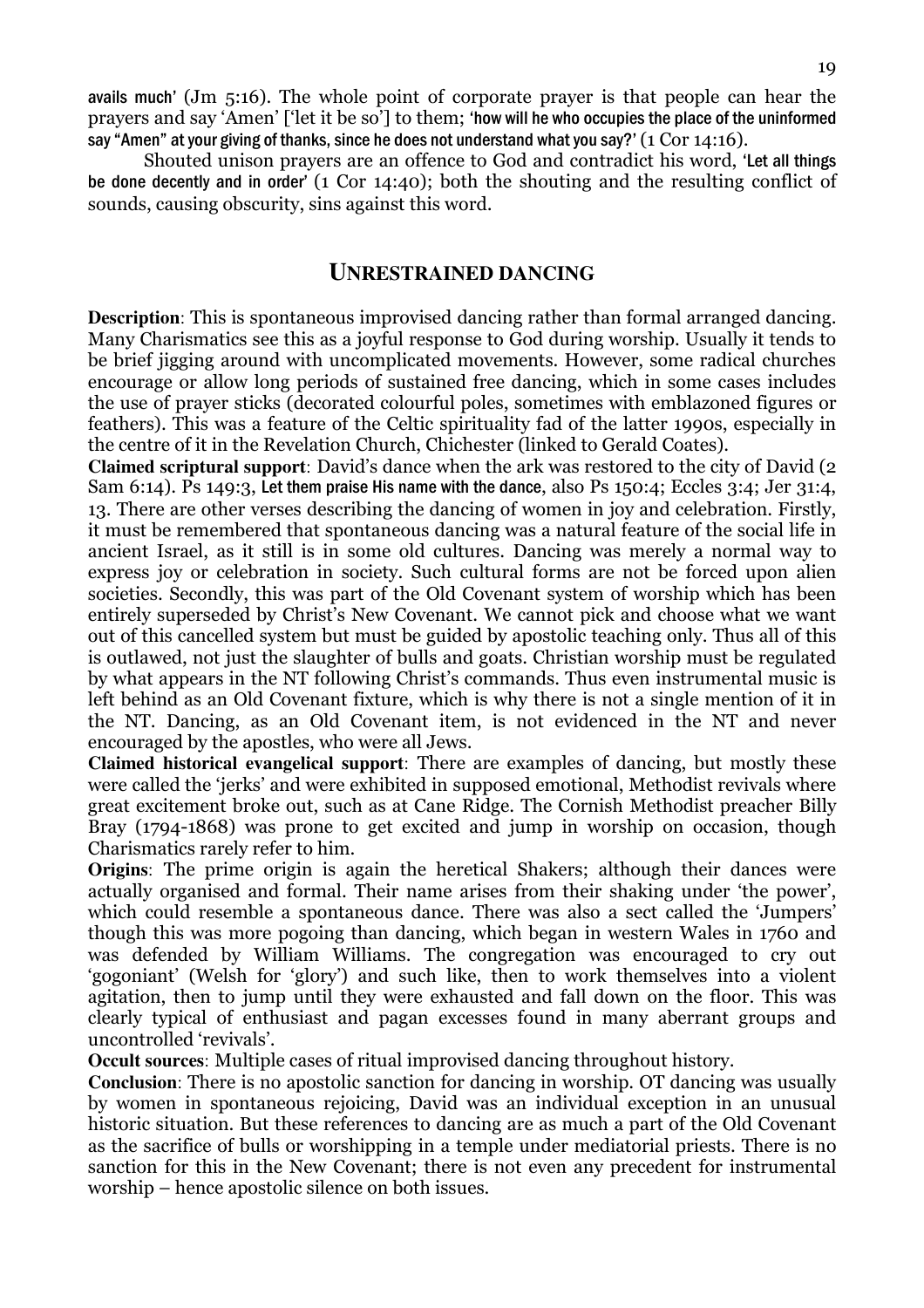# **Fasting and asceticism**

**Description**: Abstaining from food, sex, pleasures, luxuries or even water in order to obtain grace or power in prayer. Ascetics take this further and use hard disciplines, or even pain to aid the effect.

**Claimed scriptural support**: OT scriptures; however, these have to be interpreted according to New Covenant revelation, and even OT prophecies such as Isaiah 58. There are no apostolic texts demanding that we fast and there is no mention of fasting in the NT church after Acts 14 or in the letters. The principle of fasting is to deny oneself in an objective form to encourage leaning upon God. But this goes against the whole tenor of apostolic teaching that we are to live by faith and be guided by the Spirit; that nothing we do in our fleshly life has any value in advancing our spirituality – which comes from the Spirit to the new man.

1 Cor 7:5 is referring to sexual fasting by mutual consent in order to concentrate upon prayer for a given time. There are some mentions of fasting in Acts; one by an unregenerate man (c. 10), which we can discount, and also in 13:2-3 in Antioch and 14:23 in other Asian churches. Acts was a time of transition and learning (as c. 10 makes clear for Peter) and some Jewish modes of religious practice died slowly (note the use of lots in 1:26 but never used again and the reference to kosher diet in c. 15). Paul personally fasted on occasion (2 Cor 6:5, 11:27), but he also performed other Jewish ceremonial actions [he cut off his hair in a Nazarite vow or as a thank offering in Acts 18:18 and even circumcised Timothy (Acts 16:3) – which he teaches against in Galatians, Colossians and 1 Corinthians.] But these were to facilitate his ministry of preaching the Gospel to Jews and to fellowship with Jews in Jerusalem in an exceptional time of transition (note 1 Cor 9:20). Paul withdrew certain personal liberties in order to help preach the Gospel. There are no references to fasting by any other apostles, and no commands to fast. The idea that fasting, a human physical effort, could improve on the grace that God's sovereignly gives us by his good pleasure is unbiblical.

**Claimed historical evangelical support**: Multiple cases of church fasting and some using asceticism, especially the Roman Church.

**Origins**: Many and various in many church traditions.

**Occult sources**: Again, many and various. Fasting and asceticism has a long history in occult groups. An example is on Mount Carmel where the priests of Baal believed that cutting themselves would give power to their prayers (1 Kg 18:28).

**Conclusion**: Fasting is a type of sacramentalism that has now been superseded by the Gospel, the New Covenant in Christ's fulness.

## **Laying on of hands to impart power or gifts**

**Description**: A leader lays hand on a person's head to identify with him and pass on a spiritual gift or experience. This is commonly practised by any Charismatic believer in order to bring the Baptism of the Spirit to another.

**Claimed scriptural support**: OT ministry amongst priests and prophets, sometimes to symbolise transference of power. In the NT it is mentioned in Heb 6:2, but without definition and is probably here linked to baptism and symbolic of inclusion in the church. There are instances in Acts (8:17-19, 9:17, 19:6, 28:8) regarding receiving the Spirit and healing. These are always linked to cases of apostles or their delegates fulfilling God's plan in the formation of the early church having power that is not generally experienced in church history (Ananias in 9:17 being the only debatable case of an apostolic delegate). The special use of this power was part of the divine authentification of Gospel preaching and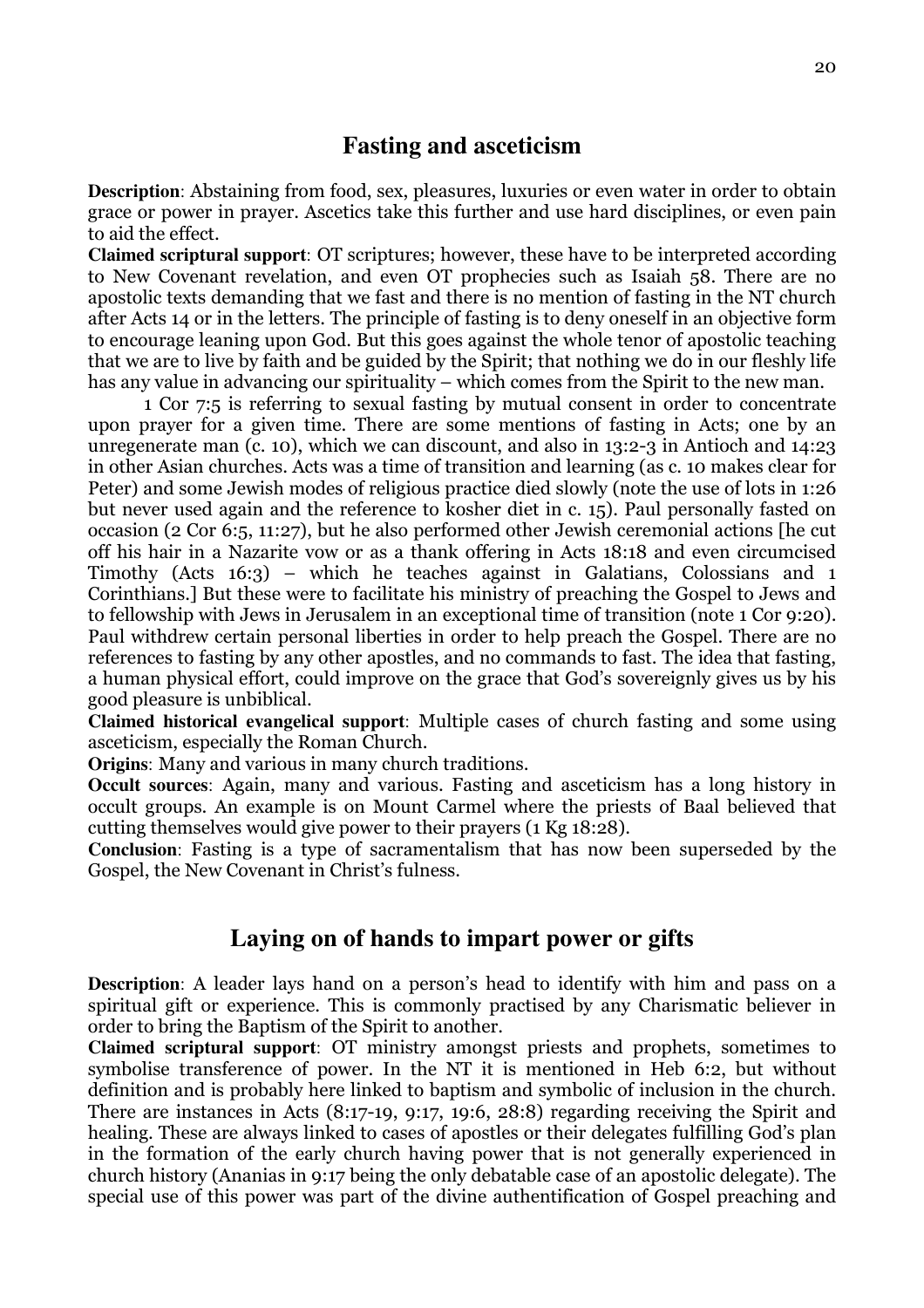the establishment of a divine community filled with the Spirit, Note Heb 4:3-4, 'how shall we escape if we neglect so great a salvation, which at the first began to be spoken by the Lord, and was confirmed to us by those who heard *Him*, God also bearing witness both with signs and wonders, with various miracles, and gifts of the Holy Spirit, according to His own will?' Note this was ministry from people who had heard Christ, something not possible today. Again this is part of the transitional period covered by the Acts. We are to be guided by apostolic command and teaching, which are the final words of Christ to his church, and there is no apostolic command for saints to submit to laying on of hands in order to receive power. Indeed, sufficient power for any eventuality is repeatedly explained as being available to saints in Christ as part of the New Covenant. This power is particularly evident during times of affliction, tribulation and suffering (Col 1:11).

2 Tim 1:6 must be taken with 1 Tim 4:14. In the former it is Paul's hands, in the latter is the hands of the eldership. Therefore this was not an individual laying on hands willy-nilly, but was a gift that God sovereignly bestowed on Timothy (prophecy) when he was appointed to eldership in the church. There is no ground here for any person who feels like it to lay hands on people with out divine sanction, indeed Paul condemns such practice (1 Tim 5:22, even if he is referring to ordination here).

What is crucial to the apostles is the constant focus upon Christ for strength, power, and all things (see 2 Cor 12:9; Eph 3:16, 6:10; Phil 4:13) which the Charismatic laying on of hands diverts away from Christ to mere men. So, there is a valid laying on of hands, such as in commissioning men to ministry in the church or in the ministry of genuine elders (Jm 5:14-15); but there is no sanction for anyone to perform this in Christ's name in any way that they want. Modern believers must not think that they can practise features that are common to divinely called OT prophets & priests, or divinely commissioned apostles of the Lord, unless there is a command or teaching about it, as in the case of baptising believers. Because Paul was protected from a snakebite does not mean that anyone can automatically expect the same protection, as the cases of death and sickness amongst snake-handling Pentecostalists confirms. Mark 16:16-20 needs much better exegesis than it is commonly subjected to. Neither does it mean that because Isaiah went naked for three years that all must do this (Isa 20:3). We must follow divine teaching passed on from Christ through his apostles, and understand the OT in the light of methods made clear by apostolic precedent. **Claimed historical evangelical support**: This has always been used in the ritual of ordination to formal ministry as a sign of identification between the leader and the church. However, certain groups have used this technique in seeking to bring healing, or deliverance.

**Origins**: In the Charismatic sense of impartation, this came to the fore in Latter Rain ministry. It was a chief feature of Franklin Hall's teaching in the sense of impartation. It was also common in Pentecostalism to bring Spirit-baptism, but without the sense of impartation.

**Occult sources**: Again this has been evidenced for thousands of years. We have earlier referred to the modern Hindu example of Guru Maharaj Ji, which is typical of many, and also to kundalini yoga where the merest touch of an adept upon a willing, submissive disciple can instantly bring on violent paroxysms. The idea of transference through laying on of hands is common in occult practice. When the laying of hands includes the sense of passing on what is in the person laying the hands to another, this is occultic. Transference of an experience is occultic rather than Biblical.

**Conclusion**: There is no time here to discuss the doctrine of the Baptism in the Spirit, except to say that there is no apostolic command to seek such an experience and the meaning of the term is explained by Paul in 1 Cor 12:13. It is a once-for-all experience (unequivocally an aorist tense) whereby the church was grafted into the body of Christ by the Spirit unifying us in him and indwelling us. If it is once-for-all it cannot be a repeated subjective experience. The idea of a powerful emotional experience being passed on from adept to novice through the laying on of hands is a very common occult theme. Great care needs to be taken to understand verses in Acts which speak of this, where it is usually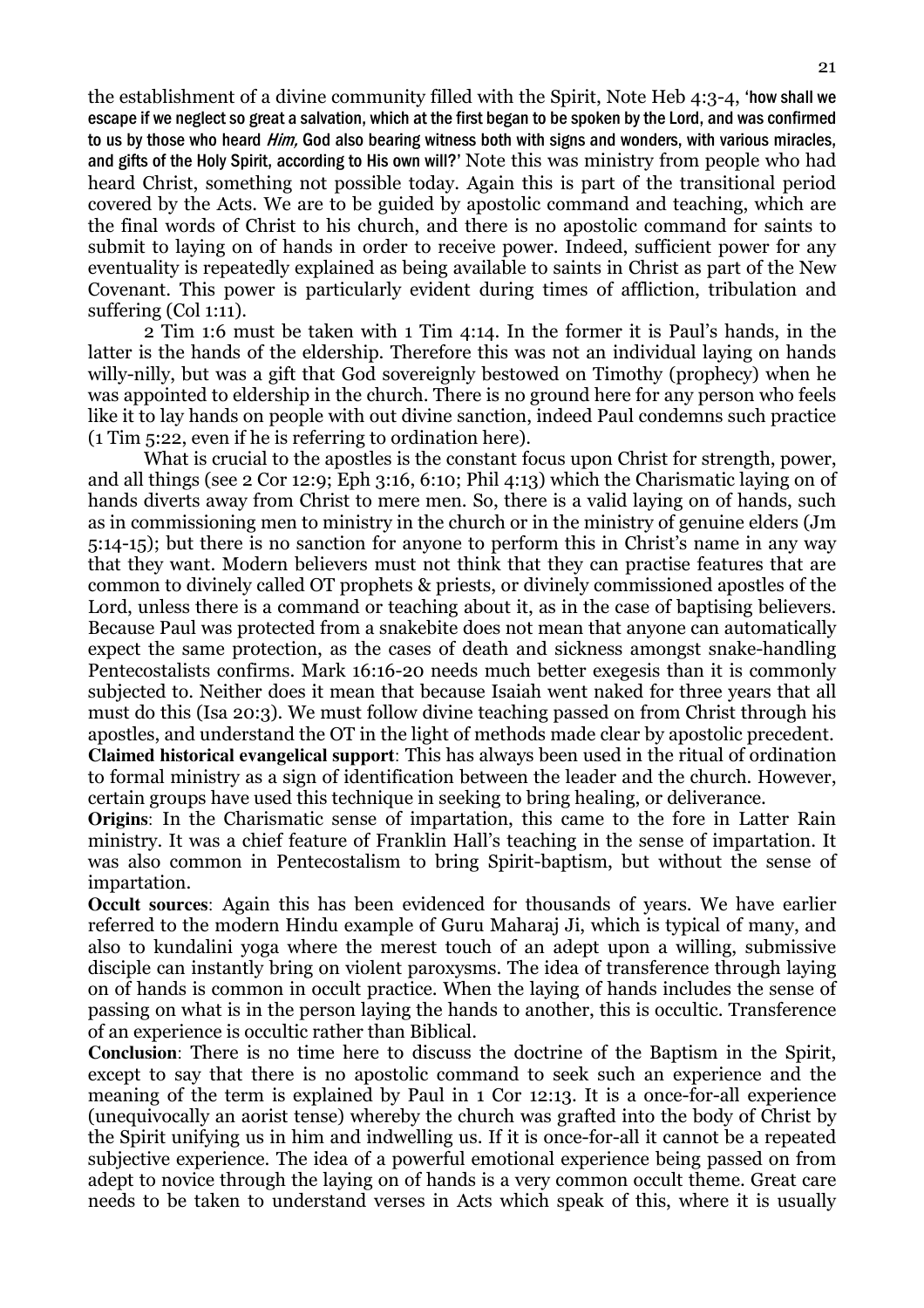called 'receiving the Spirit', and in the Gospels, where it is pointing forward to what 1 Cor 12:13 explains as having occurred after the cross.

The use of laying on of hands in passing on, imparting, or transferring power from one man to another is exceptionally dangerous. Modern Charismatics do not just submit to this to receive the Spirit, as old Pentecostalists did, but go to a man repeatedly to receive all sorts of rogue experiences that purport to be power transference – healing, deliverance, power, encouragement or just falling over for no reason other than being blessed! This sort of behaviour is to be condemned; indeed it is clearly hazardous, as the many cases of psychological damage after such ministry demonstrates.

# **A discussion of the proliferation of witchcraft in the west today**

The 20<sup>th</sup> century saw the rapid and prolific growth of occult practices. So much so that it is likely that there is more witchcraft around today than ever before in history, largely due to the growth of the world's population. There is a huge explosion of witchcraft in the USA, many of these are lesbians, feminists and former nuns. The popularisation of the occult in the media, novels and Hollywood has both enticed the interest of young minds and inured the caution of adults. In the UK paganism is the fastest growing religion and many occult disciplines are being formally promoted by commercial and government bodies as successful means of training.

However, even outright black magic is openly practised without restraint or condemnation. Take the example of the Liberian president in the 1980s, Samuel Doe; he depended upon juju [African black magic] mediums and had female virgins sacrificed so that he could ritually bathe in their blood. When Countess Elisabeth Bathory tortured and killed 650 young girls in the late 1500s to wash in their blood, at least the Transylvanian aristocracy had the sense to execute her aides and imprison her for life by bricking her up in her castle chamber. But neither surrounding African nations nor the 'moral' west did anything in Liberia. Unsurprisingly the nation plunged into civil war for 14 years. More recently when an aunt of the Gambian president Yahya Jammeh died this year, Jammeh was convinced she had died of a curse and imported witch doctors from Guinea to roam the villages with armed police imprisoning over 1,000 suspected witches. These were given hallucinatory drugs to make them confess and then savagely beaten; some died as a result.

 In Angola and Congo sick and orphaned children are often accused of sorcery and killed. Cults within Nigeria's university campuses practice juju to terrify rivals and people are assassinated. In East Africa witch doctors sell potions made from albino body parts; in Tanzania at least 45 albinos have been killed for body parts in the last two years.20 The high proliferation of black Africans in England ensured that this religion was transferred. Recent horrific murders of infants have been associated with occult African rituals.

Such ritualistic thinking remained in the mindset of some African émigrés who adopted Christianity. When Pentecostalism was born in America it flowered amongst the Black African American people and many ritual forms were adopted into the Black American Pentecostal churches. The early services of such churches horrified contemporary evangelicals who condemned the raucous music with its emphasis upon rhythm, the swooning of women, the unrestrained behaviour, uncontrolled dancing, affirmative shouting from the congregation, the emotionalism, aberrations based upon supposed spiritual gifts and so on. Since then some of the practices of certain Black Pentecostal Churches have become little more than overt occultism. Over time some of this behaviour became acceptable in Caucasian churches as society became more liberated. After the 60s social revolution and the birth of the Charismatic Movement even more of these practices were accepted but the origins of them forgotten.

I

<sup>22</sup> 

<sup>20</sup> Source, The Week, 11/4/09, p16.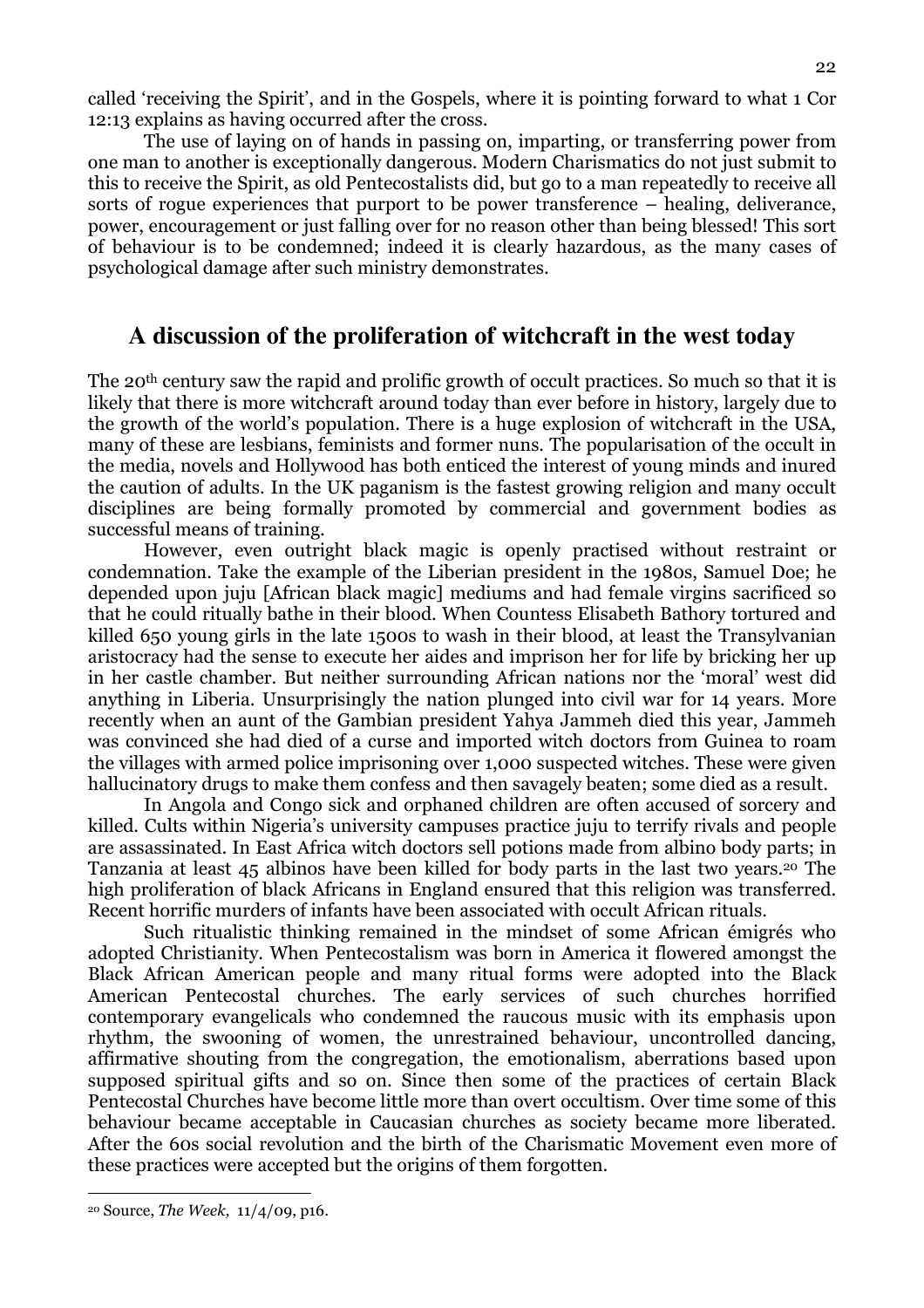To this was added occultism that had originated from other sources, particularly the Mind Sciences and the urge to gain power to heal and work miracles through mental healing, but also the occult philosophy of Carl Jung, his disciple Morton Kelsey and his disciple Agnes Sanford. The Mind Sciences had entered Word Faith via the syncretism of certain American movements over the previous 100 years, such as New Thought. In this the founder of mental healing in the US, PP Quimby  $(1802-1866)$ ,<sup>21</sup> had sought to merge occult ideas, eastern mysticism and Christianity. This thinking led to Christian Science and the formation of New Thought by his disciples. The roots of these were primarily the teachings and practices of Anton Mesmer who first brought the occult power of hypnotism to the west, added to the idea that all sickness was merely in the mind which simply required a mental change. This enflamed the hope of mind over matter and the opportunity to heal by right thinking and positive confession (essentially yoga). The key vehicle into Word Faith was through EW Kenyon. After this, layer upon layer of occult ideas began to influence certain churches.

Throughout the 20th century the developments in bringing occult ideas to be accepted amongst religious people are so many that there is no time to properly document them here. These include Theosophy, Rosicrucianism, Anthroposophy (Rudolph Steiner), the inroads of oriental mysticism, the redesign of ancient witchcraft by Gerald Gardner to promote Wicca as a genuine religion in 1954, the establishment of a multitude of Buddhist and Hindu sects, the secular acceptance of Hindu meditation, the promotion of Chinese Qigong and Hindu chakra; new Gnosticism, the new impetus to the study of Taoism, Hinduism, Buddhism, Zen and new cults, etc. After the seeking and openness of the 60s hippie movement, many of the ideas behind these coalesced into what is termed New Age, itself a wide and diverse set of groups resting on a variety of occult principles. As all these grew, occult thinking and practice began to encroach upon Pentecostal and Charismatic churches. There was thus a parallel development in the secular and religious world where occult ideas invaded thinking. In some movements the occult practices openly flowered briefly in supposed evangelical churches, such as Latter Rain, only to go underground for a while; but all the time there was a slow invasion of thinking so that what was once condemned as heretical became accepted only a few decades later.

New disciplines evolved that had been based upon occult thinking but transformed into acceptable forms. Thus the emergence of emotional healing, inner healing, Christian psychotherapy, exorcism, faith healing, positive confession and visualisation. Teachers became popular whose thinking had been unintentionally (?) moulded by occult ideas, such as: Agnes Sanford,<sup>22</sup> Franklin Hall,<sup>23</sup> Ruth Carter Stapleton,<sup>24</sup> EW Kenyon,<sup>25</sup> Kenneth Hagin,26 and Morton Kelsey.27 After this the big guns emerged who gathered various forms of occult practice in conjunction with gathering a big church or movement: Kenneth Copeland, Benny Hinn, Paul Yonggi Cho, etc.

<sup>21</sup> Quimby sought to make witchcraft credible by using scientific and Christian language. Mary Baker Eddy's Christian Science came direct from Quimby's ideas and Eddy was healed by Quimby himself in 1862.

<sup>22</sup> Agnes Sanford is a popular Christian writer whose ideas are almost New Age and Pantheistic. Her ideas are Jungian, combined with Shamanistic occult techniques. She started the inner healing epidemic. See Hunt, Seduction of Christianity, chapter 9, for a concise summary of her zany and dangerous beliefs.

<sup>23</sup> The key influence for Latter Rain ideas. His theology is a complete mess of occultism mingled with Biblical concepts.

<sup>24</sup> Stapleton is a disciple of Sanford and promoter of inner healing. She has said that people can be 'born again' by listening to great music or staring at great works of art.

<sup>&</sup>lt;sup>25</sup> Popularised New Thought concepts into various heretical teachings leading to a mystical shamanism which became a key influence of Word Faith through his plagiarist Kenneth Hagin.

<sup>26</sup> Leading proponent ('father') of Word Faith errors, disciple of the heretic E. W. Kenyon.

<sup>27</sup> Kelsey is an Episcopalian priest and Jungian psychologist who equates Jesus with a witch doctor having 'extra-sensory perception' as any shaman. He receives guidance from the dead, equates the Holy Spirit with 'the self' and commends false religions and divination. Wimber dedicated a seminar series to this man.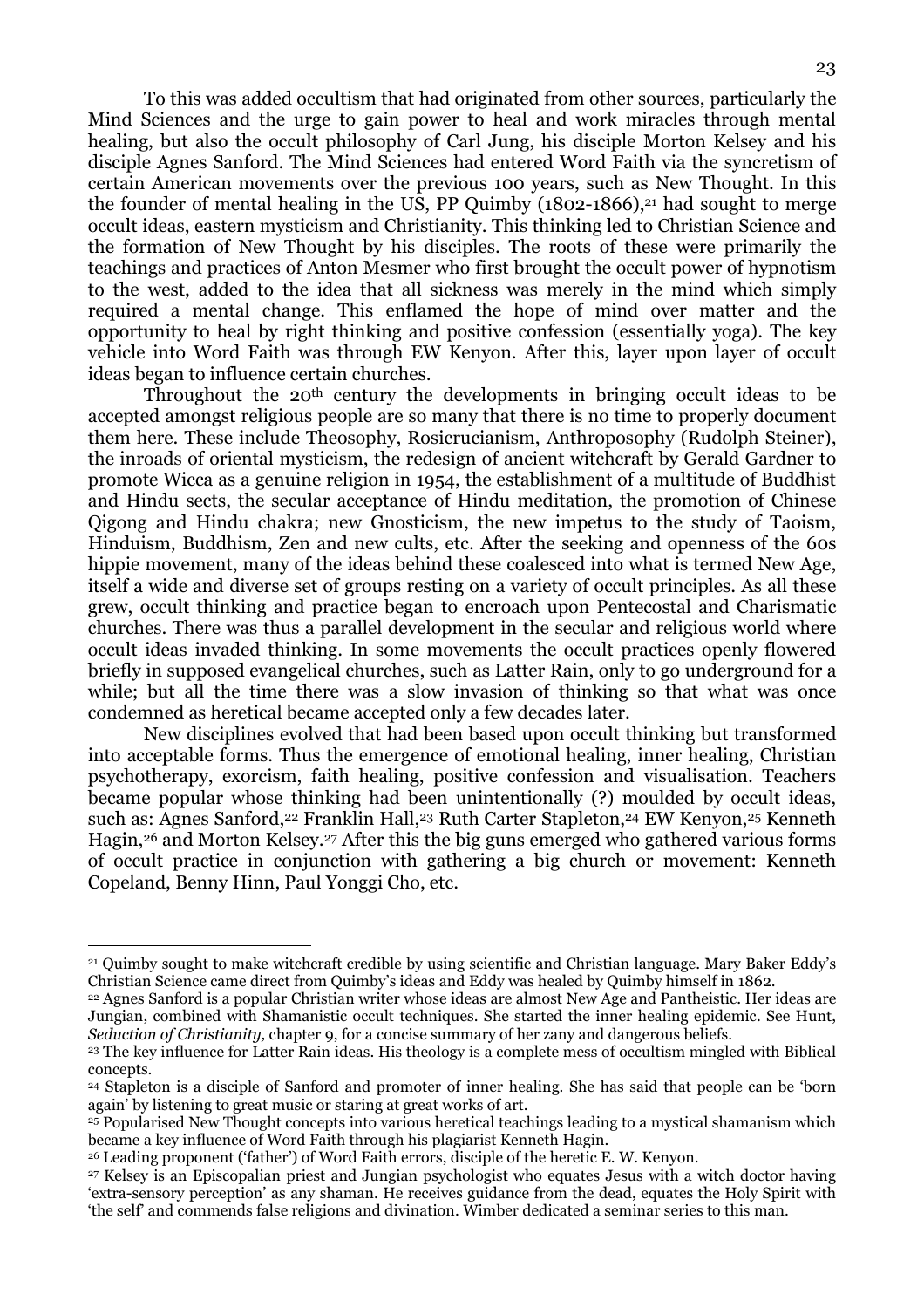So, there has been at least three streams of occult invasion into evangelical churches throughout the 20<sup>th</sup> century. These were:

- 1. The Classical Pentecostal Churches with mysticism developed from The Holiness Movement, itself derived from earlier occultism in groups like the Shakers and radical Methodists. To this was added the emphasis of the Black Pentecostal Churches, which had imbibed at least outward forms of West African witchcraft rituals and behaviour.
- 2. The occultism derived from the Word Faith Movement, imbibed from the Mind Sciences developed out of the occult thinking of Kenyon influenced by New Thought – a syncretism of Christianity, oriental mysticism and the ideas of Mesmer. For a while these two streams interacted in various ways with each other, some people straddling both, such as Oral Roberts and some events affecting both, such as Latter Rain theology.
- 3. This mix was reformatted by John Wimber who is massively significant since he was acceptable to so many groups. He was a single-handed ecumenical catalyst gathering several forms together. His teaching and practice was similar to Word Faith, but more effective. He had a background in Quaker subjective mysticism. His practice was similar to Pentecostalism, but with a better academic background. But he also could easily mix with Anglicans, Romanists, Academics (Fuller Seminary being a hotbed of these ideas, where he was a professor of church growth) and many other groups. All strands of UK Charismatics warmed to him so that, through him, opposing groups met together (such as Terry Virgo's and Gerald Coates' streams). This was the beginning of the Signs and Wonders Mvt., which saw the agglomeration of all the previous occult elements plus some more. Wimber, for instance, openly advocated the acceptance of a new paradigm – that of the Oriental mindset which did not rely upon scripture but upon subjectivity. He introduced Roman Catholic ideas, long rejected, such as the validity of relics but also overt occult concepts like acceptance of ghosts, maya, planetary influences, gods in trees & rivers, and other forms of shamanism. 28 Worst of all he denied the sufficiency of the Bible and was a pragmatist – if it works it's ok. 29 He also brought the apologetics of Agnes Sanford and Morton Kelsey, leading him to accept auras to define a person's problem.30 Though accepted by many Reformed, Wimber was an Arminian on salvation and did not accept total depravity; his Gospel message was shocking. Further, many of his key influences were Roman Catholic: Francis MacNutt, Jesuits Father Dennis and Matthew Linn and others.

To these can be added the background influences now felt so powerfully in New Age cults. These include occult movements like Theosophy, Rosicrucianism, The Findhorn Centre, Rudolph Steiner, The Lorian Association and the writings of people like Mme. Helena Blavatsky, Alice Bailey, Annie Besant, David Spangler, and so on. Channelling is key in many of these where occult knowledge is received from spirits; different cults give them different names (ascended masters, elementals, aeons, angels etc.). Though not evangelical in any form, there have been many Christians who have been influenced by these groups, while some, such as Steiner, claim to be Christian. Certain American 'Christian' organisations and leaders are outright disciples of these occult teachings, such as Matthew Fox or the Unity cult.

From this eclectic platform new Christian movements were recently developed whereby principles of occult healing, occult power and occult control were wedded to

<sup>28</sup> Wimber: Signs Wonders and Church Growth, section 3, 'Today's tension with the miraculous: world view'. Healing Seminar Syllabus, Section 2, Healing in the NT (1983), also Ministry Training Seminar, Part 2, Vineyard Christian Fellowship (1982), p1.

<sup>&</sup>lt;sup>29</sup> John Wimber, friend or foe? St Matthias Press, p9-10. See also Media Spotlight: The Vineyard, p4, column 2.

<sup>30</sup> C. Peter Wagner, How To Have A Healing Ministry Without Making Your Church Sick! Regal, Ventura Calif. (1989), p228. These sorts of manifestations are called 'Cosmic reality' by Wimber. See Healing Seminar Syllabus: 2 Observations, A Spiritual Phenomena, p74-75.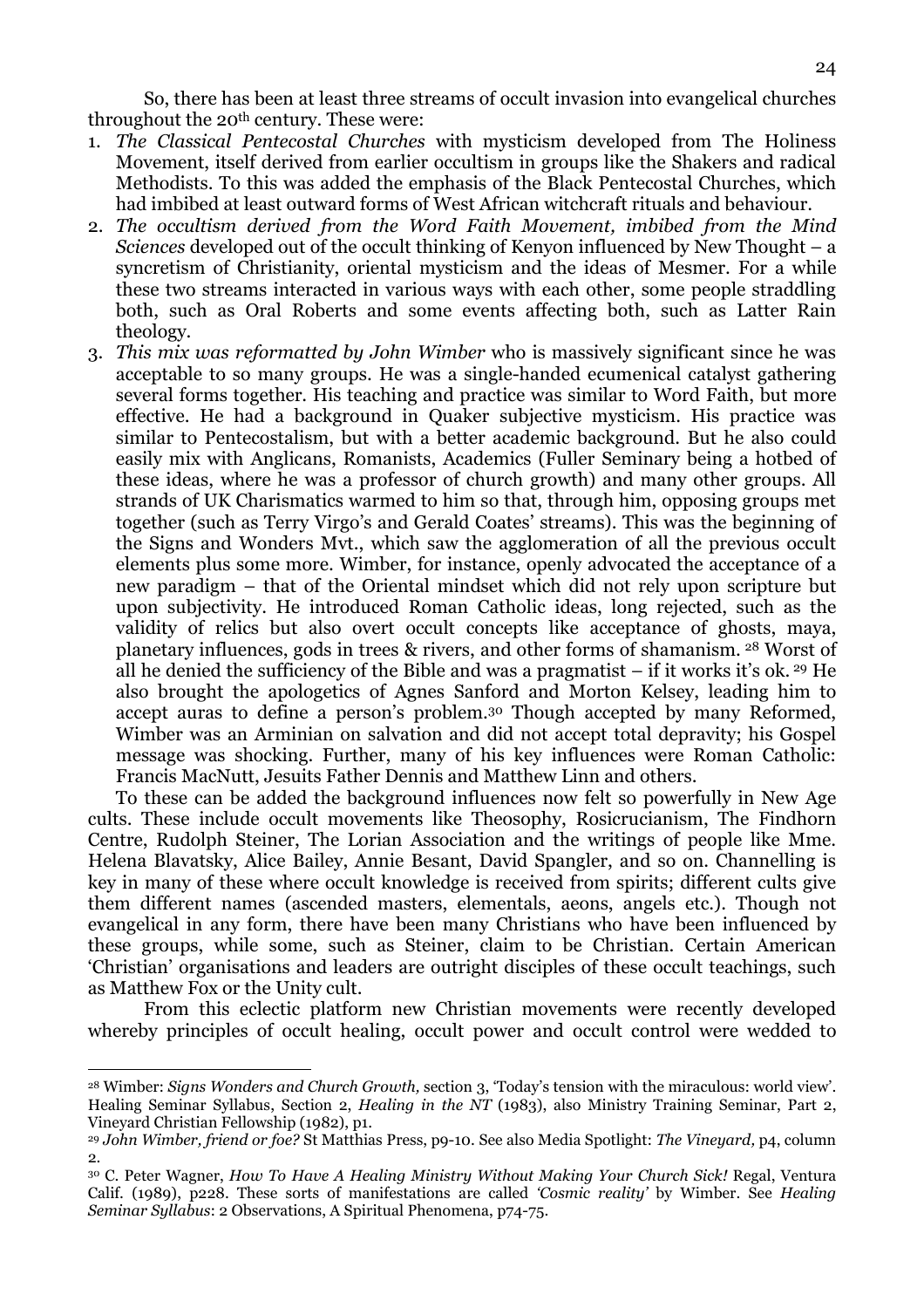strategies to establish a worldwide movement based on authoritarian ministries of apostles and prophets. Nothing less than the control of the world is sought by these folk in the apostolic and prophetic movement, or now, The New Apostolic Reformation.

From tinkering around with techniques to gain power of sickness or demons in ways that are prohibited by God's word, these folk have come by degrees into wedding themselves with many forms of occultism in order to attempt to gain control of the world. This is where we are today; the tragedy is that so few Christians understand this, although the evidence and the work of various writers is widely available.

To conclude this section: we can see that the last 100 or so years have seen a massive strategic development by Satan to flood the world with occult principles, unprecedented in history, at least not since Babel. These influences have pervaded secular thinking, commercial enterprises, government strategies, non-Christian religions, individual cults, institutional Christian churches and even evangelical denominations. At the same time there has been a flowering of the ancient occult religions and cults, some of which have formed new sects suited to modern life. This has been aided by the dumbingdown of the media and the acceptance of products that are themed round witchcraft, such as the Harry Potter films and many TV programmes. Added to this were changes in the law to legalise witchcraft. Occult features are now de-rigour. This is the preparation for the final deception and the control of the world by a fascist government established upon occult thinking. The book of Revelation, especially after chapter 13, explains this in vivid terms but assures believers of the victory of Christ over all.

A summary of this, in diagrammatic form, can be found in Appendix One.

### **CONCLUSION**

We could continue to add examples of sacrilegious practices but this paper is already much longer than I intended. We must draw this to a close. The basic underlying fault of Pentecostals and Charismatics has been to objectify worship and practice with new ideas; in other words they have trusted their eyes and not walked by faith; they have made a golden calf. By this I mean that they introduced objective things into church practice which they treated as divine. These things supposedly manifested divine power but in reality were ancient occult phenomena masquerading as gifts from God.

 The root problem in all this is idolatry; manufacturing fleshly, objective things into the pure and simple worship of God. When the Israelites made the golden calf they were not abandoning the worship of YHWH; how could they since they had just been delivered from Egypt in an expression of the Lord's mighty power. However, being impatient, fearful and without leadership for a time (they thought that Moses may even be dead, Exod 32:1), they began to worship God in the way of the world – by using an idol to represent God and to aid human worship (Exod 32:4), which was corruption (Exod 32:7). Inevitably, as soon as you do this other incursions are added – ritual dancing, whelping, singing, shouting and so forth (Exod 32:6, 18-19) causing Joshua to think that it was the noise of war, so loud was the frenzy (Exod 32:17). The idolatry led to unrestrained behaviour and ruined God's testimony (Exod 32:25). Wrong worship always leads to sinful ethics and dishonours God.

 The idolatry of Israel throughout its history, leading to two exiles, was of the same nature. Although there was occasional outright rebellion against the Lord, the problem was usually syncretism. This was when foreign idolatrous worship was mixed with true worship. Thus Jews went to the temple to pray and seek blessing but also went to the high places and worshipped Baal and Ashtoreth.31 Spiritual adultery was the chief sin of Israel,

<sup>&</sup>lt;sup>31</sup> These were the supreme gods of the Canaanites, as the sun-god was in many ancient cultures following Nimrod. Baal means 'lord', Ashtoreth means 'star'; both needed to be appeased to ensure fertility and success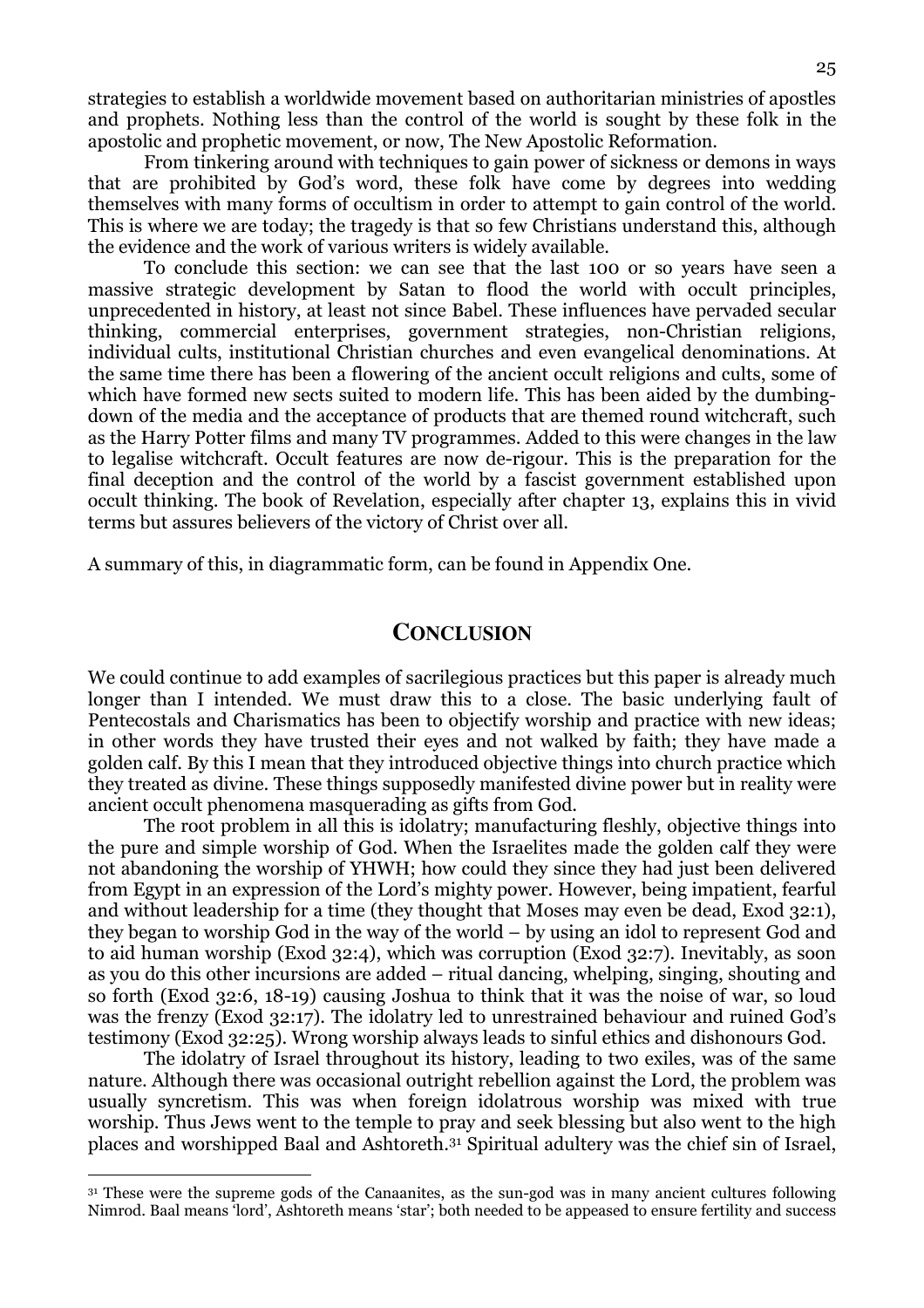repeatedly condemned by the prophets. They stayed in relationship with God as his betrothed but played around with false gods as well.

 This is what is occurring today. Charismatics believe that they are God worshippers but they are bringing 'strange fire' into their meetings. This equates to the profanity of Nadab and Abihu who offered profane fire to YHWH, for which they were consumed by fire from the Lord (Lev 10:1-2; Num 3:4, 26:61). Their crime was offering worship to God that was not commanded. This shows how important having a true regulative principle in worship is; only that which God expressly commands is to be done in Christian gatherings. Any human ideas entering into God's worship is profanity, but to introduce ancient occult practices is blasphemy and disobedience of the worst order.

# Scripture quotations are from The New King James Version © Thomas Nelson 1982 **Paul Fahy Copyright © 2009 Understanding Ministries**

**Contact** understandingministries@yahoo.com

in war. Ashtoreth was the moon goddess of the Phoenicians (and their allies the Philistines) and their chief female deity, representing the passive principle in nature. She was also known as 'the queen of heaven' (Jer 44:25); being associated with Baal, the sun-god, their chief male deity (Jud 10:6; 1 Sam 7:4, 12:10, 31:10). When they occur in the plural ('Ashtaroth', 'Baalim', Jud 2:11, 10:10; 1 Kg 18:18; Jer 2:23; Hos 2:17) it either refers to several idols or different modes of the god. Ashtoreth is spoken of as being Sidonian and equates to Ishtar of the Accadians & Assyrians and Astarte of the Greeks, Romans & Phoenicians (1 Kg 11:5, 33; 2 Kg 23:13; Jer 44:17). Solomon introduced the worship of this idol to Israel (1 Kg 11:33). Jezebel's priests were probably servants of Astarte (1 Kg 18:19). Baal = Molech (Jer 19:5) and was originally known to Israel as Baal-peor (Num 25:3; Deut 4:3). Baal worship was the main religion of the ten tribes in the time of Ahab (1 Kg 16:31-33, 18:19,22) and also for a time in Judah (2 Kg 8:27). It was only finally extinguished by captivity (Zeph 1:4-6).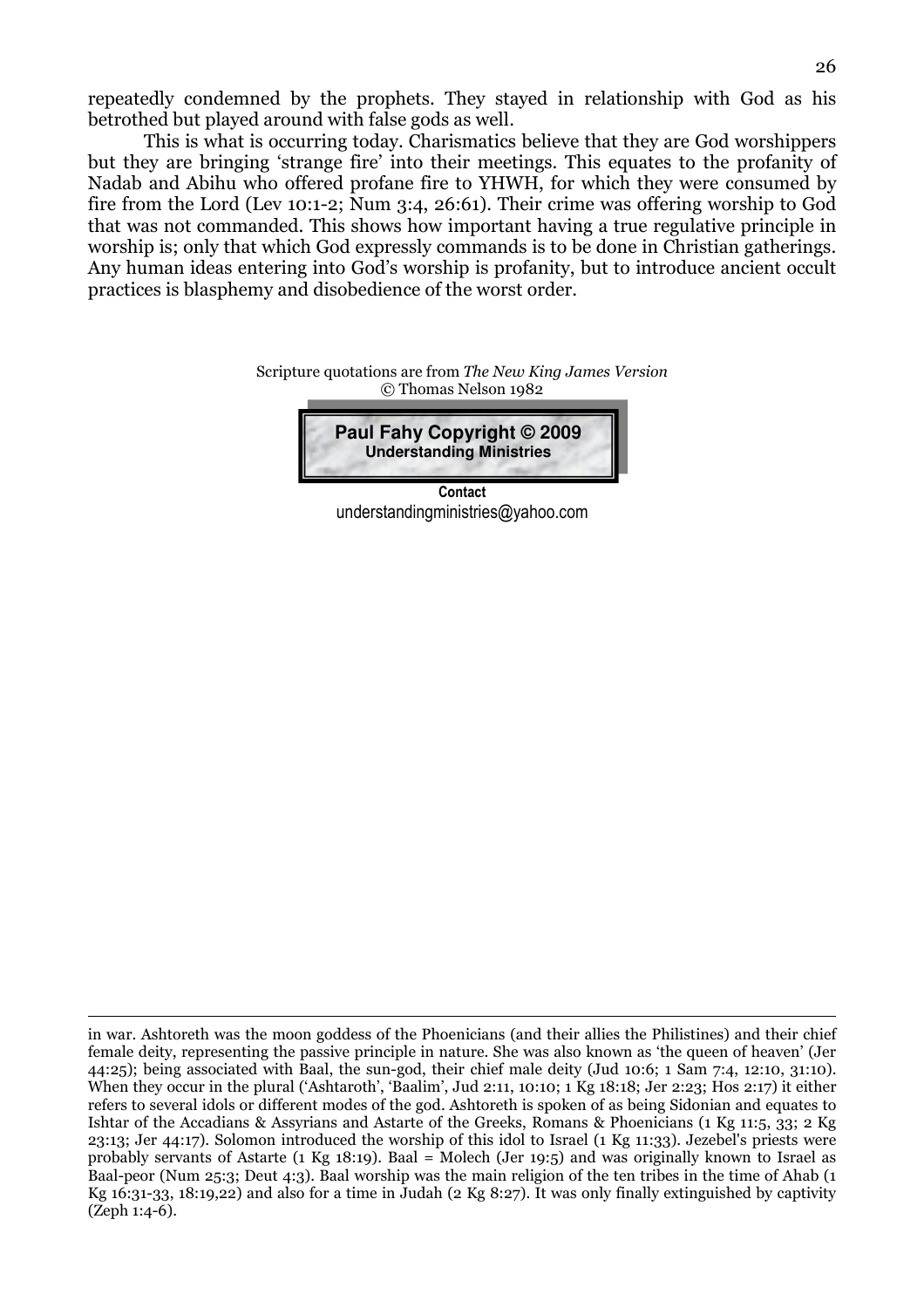# **Appendix One**

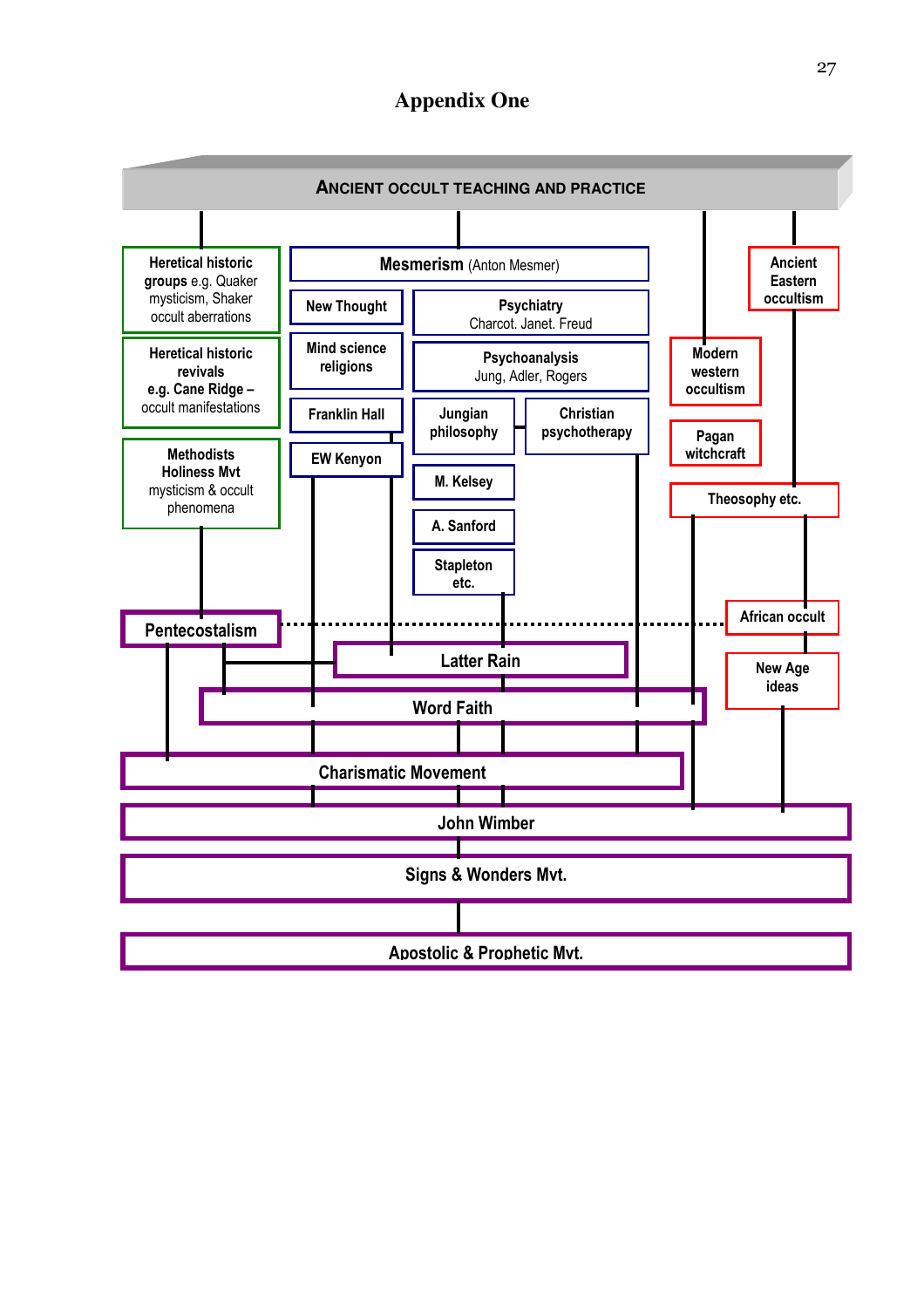# **Appendix Two**

# **Key Movements that paved the way for these occult intrusions**

**Montanists** (2nd-3rd century)

### **Medieval Mystics**

E.g: Simon the New Theologian (949-1022), Hildegard of Bingen (1098-1179), Gregory Palamas (1296-1359), Meister Eckhart (1260-1327), John Tauler (1300-1361).

### **Post Reformation enthusiasts**

Schwenkfelders, Anabaptist extremists, the Zwickau Prophets.

### **Post Reformation mystics**

Ignatius Loyola, Francis de Sales, Theresa of Avila, John of the Cross.

**The Society of Friends** (Quakerism, 1652+, then Radical Quakers & Shaking Quakers)

**The French Prophets** (Camisards, Cevenols, 1688+, Southern France resistance movement, after the revocation of the Edict of Nantes in 1685 by Louis XIV outlawing Protestantism. Then a sect in England formed by some French Huguenots.)

**Methodism** (1730+, UK then America)

**The Jansenists / Convulsionaires** (1726-1790, French ecstatic sect)

**The New Light Prophets** (1742+, New England, led by James Davenport, 1716-1757.)

**Shakers** (1770+, Manchester England, then New York State.)

**Methodist Camp Meetings** (e.g. Cane Ridge 1801, USA.)

**Charles Finney's revivalist methods and teaching** (1824+)

**Edward Irving** (1827+, then The Catholic Apostolic Church in London.)

**Early Holiness Movement**  Phoebe Palmer (1830's).

**The Mormons** (1830+, originally Church of Latter Day Saints, Joseph Smith, Brigham Young.)

### **American healing Communes**

There were 120 community experiments in early-mid 1800's America, the most famous being The Oneida Community founded by John Humphrey Noyes in New York. Others included: Zoar in Ohio, Brook Farm in Massachusetts, Amana community in Iowa, the Rappite community Harmony in Pennsylvania and the black utopia Nashoba in Tennessee, as well as the Shakers in Kentucky and the Mormons in Salt Lake. Frank Sandford (1862-1948) was a 'Holiness' teacher who established a healing community at 'Shiloh' in Durham, Maine in 1893+.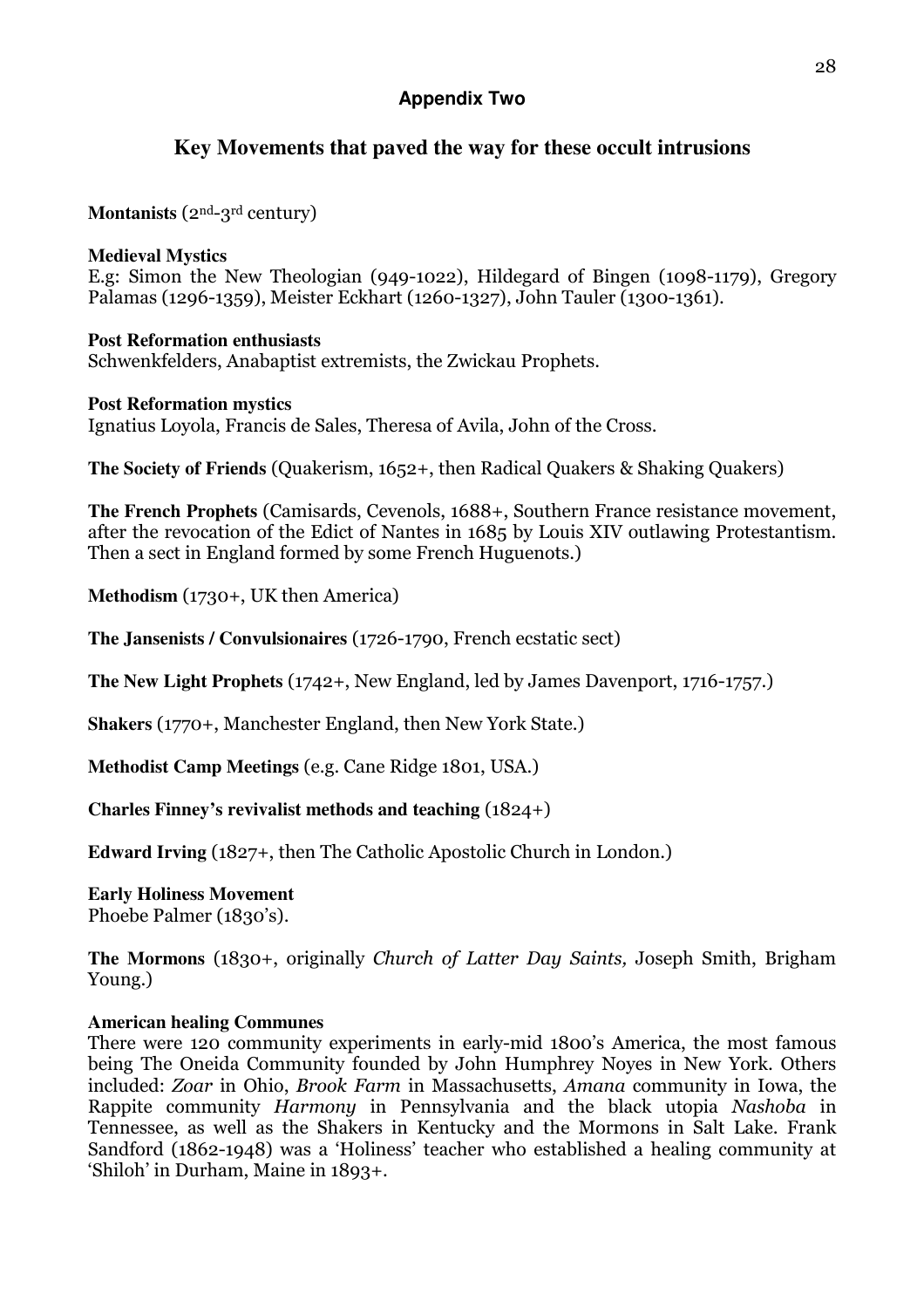### **The Seventh Day Adventists** (1840's)

Founded by William Miller (hence also known as 'Millerites') who died in 1849 after prophesying that the world would end in 1843. Ellen Gould White became its most famous teacher who was considered to be a prophet.

### **Various exuberant revivals**

The Skye Revival of 1841-2 spreading to the Outer Hebrides, particularly Uist; the Irish 1859 and Welsh 1904 revivals.

### **Various healing ministries**

Johann Christoph Blumhardt: in 1843 this Lutheran pastor became famous when he prayed for a dying girl, in a Black Forest village, and saw her recover. He formed a faith home in 1852 at Bad Boll. Dorothea Trudel (1851+) saw healings in response to prayer in the Swiss village of Mannedorf; she opened up a number of faith homes with Samuel Zeller. Otto Stockmeyer 1867: his book, Sickness and the Gospel, and his frequent speeches at the Keswick conventions made him famous to Britains and Americans. A. J. Gordon referred to him as the leading theologian of healing by faith.

### **The Holiness Movement** (1867+)

The National Holiness Camp Meeting Association originated in 1867 by Eastern Methodists to promote holiness and camp meetings in a revivalist fashion, and was led by Phoebe Palmer, John Inskip and others. After 1875 the meetings began to be influenced by Keswick teaching. The 'pentecostal power' of the second blessing began to be emphasised. Sanctification thus led to power for service, not heart perfection. By the 1890's both Keswick in England and the Holiness Methodists in America were identifying the second blessing with Pentecost or 'the upper room', with the appearance of long 'tarrying' meetings for those wanting 'sanctification'. Many hymns arose stressing the second blessing as, not just a cleansing, but also a reception of power. Note the black Holiness Movement, the black Restorationist Movement and the healing movement. Note AB Simpson, founder of the Christian Missionary Alliance.

### **Maria Beulah Woodworth-Etter** (1844-1924)

A famous holiness preacher who embraced the Pentecostal church after 1912. Unusual manifestations began to attend her meetings before the events at Azusa Street in about 1885. Her powerful spiritual experiences date from a Quaker meeting in 1879.

### **Pentecostalism**

**Latter Rain** (1948+)

**Charismatic Movement** (1960+)

**UK Restoration Movement** (1978+) **American Word Faith Movement** 

**Signs & Wonders Movement** (1985+)

**Apostolic & prophetic Movement** (1990+, now, New Apostolic Reformation)